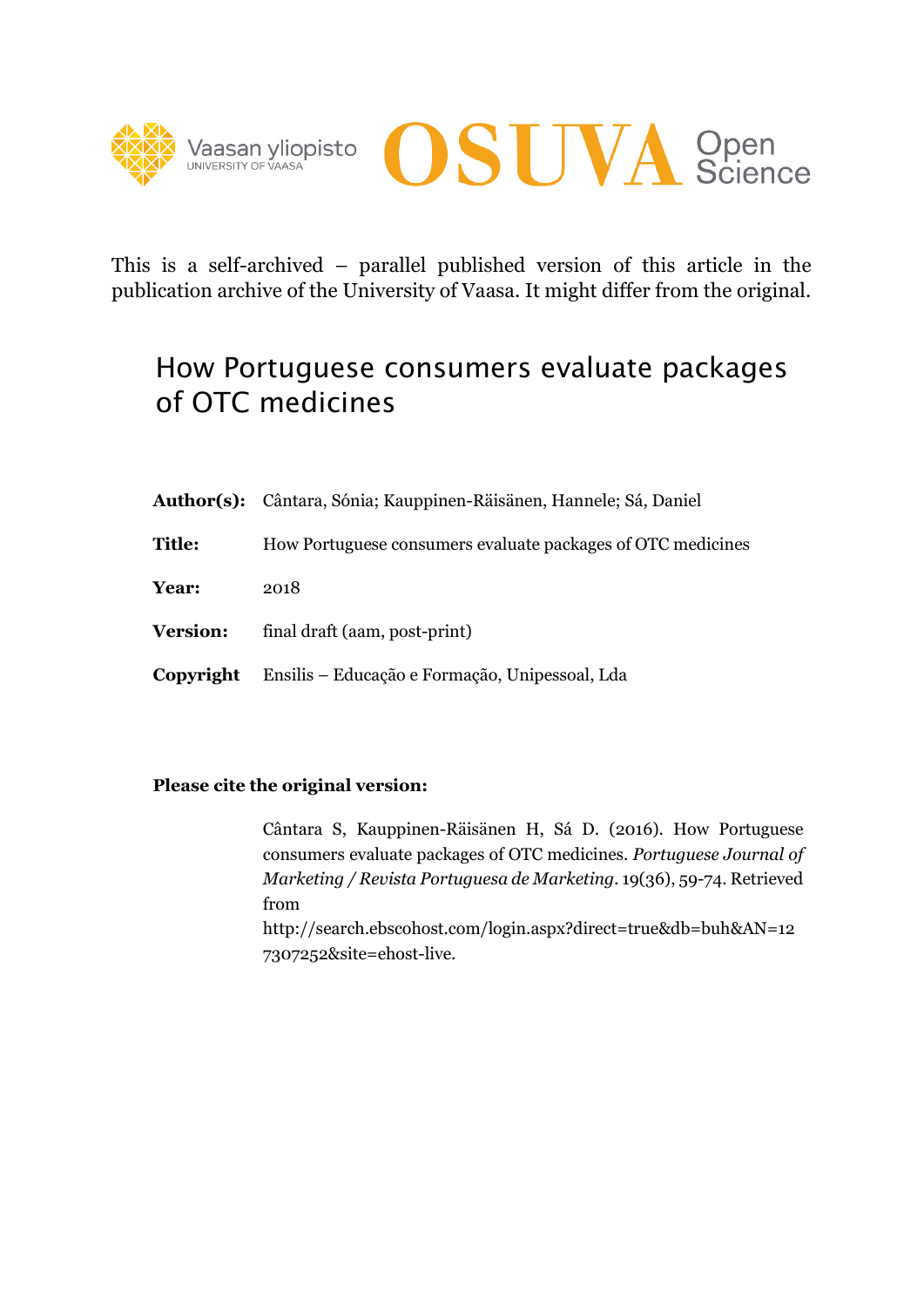This is a so-called personal version (author's manuscript as accepted for publishing after the review process but prior to final layout and copy editing).

Cântara, S., Kauppinen-Räisänen, H., and Sá, D. (2016). How Portuguese consumers evaluate packages of OTC medicines. Revista Portuguesa de Marketing, Vol. 19 No. 36, pp. 59-72. (Published 12.1.2018)

Readers are kindly asked to use the official publication in references.

# Como avaliam os consumidores de automedicação as embalagens de medicamentos não sujeitos a receita médica

País de origem, reputação do fabricante, medicamentos não sujeitos a receita médica. embalagem, design da embalagem, consumidores de autocuidado

## How Portuguese consumers evaluate packages of OTC medicines

Country of origin, producer reputation, OTC medicines, packaging, packaging design, self-care consumers

## Sónia Cântara, Hannele Kauppinen-Räisänen, Daniel Sá

#### **Resumo**

O setor farmacêutico tem sofrido transformações e tem transformado a saúde e o comportamento do consumidor. É esperado que o consumidor assuma o controlo da própria saúde, o que inclui a auto-medicação. O aumento da oferta de medicamentos não sujeitos a receita médica e o seu acesso fora das farmácias têm também contribuido para este situação. O desafio da situação atual prende-se com o facto do consumidor fazer, cada vez mais, as suas escolhas de marcas sem aconselhamento profissional. Em resposta a isto, o estudo visa explorar como estes consumidores avaliam as embalagens dos medicamentos não sujeitos a receita médica. O estudo é executado entre os consumidores portugueses e foca-se num determinado número de características presentes nas embalagens. Com a abordagem mencionada o estudo procura contribuir dando algumas luzes sobre o efeito do design da embalagem, o que pode fornecer perceções valiosas tanto para os investigadores como para o setor.

#### **Abstract**

Recent transformations in the healthcare industry reflect changing consumer health and self-care behaviours. The consumer is now expected to take control of his or her own health, including self-medication. The increasing number of non-prescription medicines, as well as their availability in non-pharmaceutical shops, has also contributed to the current situation. One challenge of this scenario is that consumers increasingly make their brand choices without professional advice. In response to this, the present study aims to explore how consumers evaluate the packages of OTC medicines. A mixed method (conjoint analysis and semi-structured interviews) study was designed. The study was executed among Portuguese consumers and focused on a number of cues expressed on brand packaging such as COO, producer and packaging colour. With this approach, we attempt to shed some light on the effect of packaging design, which may provide valuable insight to both researchers and packaging designers as well as other professionals in the pharmaceutical industry.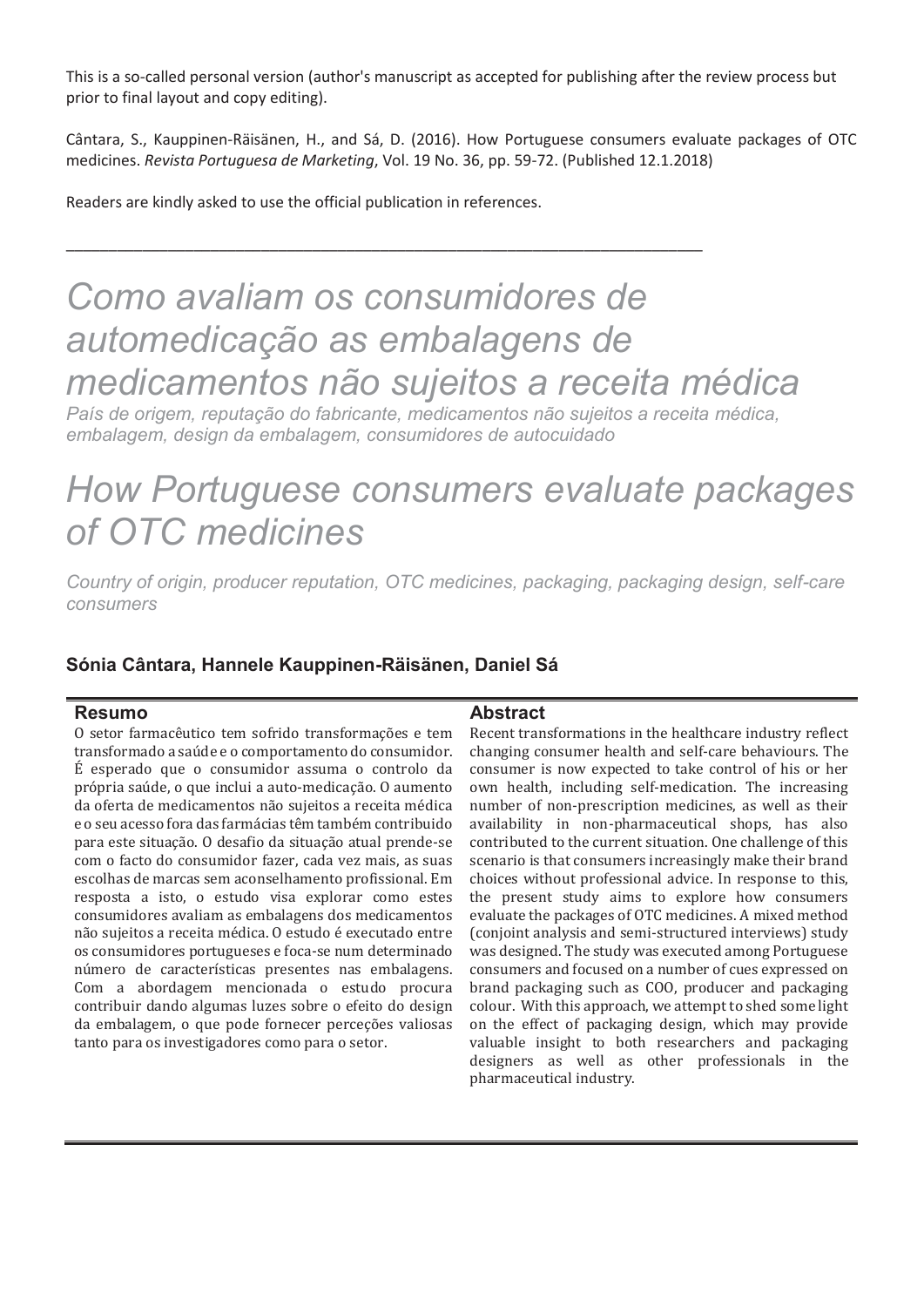#### **1. Introduction**

Over time, the governmental actions related to healthcare has changed, whereby the healthcare market and industry have gone through a number of changes and continues to undergo transformation (e.g. Athavale et al., 2013).

One essential aspect characterising the transformation relates to the individual, as there has been a shift in focus toward home self-care. Self-care is defined as any action undertaken by the individual in favour of one's personal well-being. This includes by definition both curative and preventive actions for maintaining and re-establishing one's health. So in the contemporary era of health empowerment, consumers are increasingly expected to take responsibility for their health, while at the same time, they seemingly also wish to have greater control over their own health (Korenda et al., 2016).

One action characterising self-care is self-medication, or the self-administration of substances to cure minor illnesses and ailments. In this action, the decision maker is not the pharmacist, the doctor or the physician, but the consumer herself, which implies that she is empowered to take on the responsibility of practicing self-medication (e.g. Taher et al., 2012).

Another aspect characterising the transformation of the healthcare industry relates to the access of medicines. These medicines or substances are referred to as over-the-counter (OTC) pharmaceuticals; they are substances like cough and cold preparations, vitamins and minerals and analgesics. They are also defined as non-prescription pharmaceuticals that can be purchased without a prescription from a doctor or a physician (de Lorme et al., 2010; "OTC pharmaceuticals in Europe," 2016). The number of OTC medicines has been growing, as the healthcare industry has strived to provide means for self-care (Brody, 2015). This is realized as prescription medicines have been converted to non-prescription medicines. In addition, affordable medications are being increasingly provided to consumers, who now can control and manage such medications on their own. Moreover, generic forms are allowed today.

An additional aspect concerning the ongoing transformation relates to the distribution of medicines. Namely, the nonprescription medicines are increasingly available in supermarkets, groceries and other types of stores, such as online stores, as well as in pharmacies. This means that not only has the number of medicines increased, but also, the availability of non-prescription medicines has expanded.

The transformation does not come without challenges. The fact is that although the healthcare market is in general very competitive (de Lorme et al., 2010), a specific feature of the healthcare industry is the rigorous marketing laws that restrict the industry. This means that the promotion of medicines is limited and therefore relatively non-existent. Although, the increase in the number of OTC medicines has opened the door for direct-to-consumer marketing activities (de Lorme et al., 2010), the marketing activities undertaken by companies are still restricted by laws. From a marketing perspective, businesses are restricted with regard to the types of marketing activities in which they can participate to promote their brand to the consumer market. This means that while informative activities that aim at consumers' ability for cognitive information processing are allowed in some countries, activities that influence consumers at the unconscious and emotional level are explicitly forbidden. Hence, it appears that these laws are based on the underlying assumption that consumers behave rationally when they choose OTC pharmaceuticals or, in other words, that they make such brand choices based on cognitive product evaluations (e.g. Bernardini et al., 2003; Kauppinen-Räisänen, 2014).

The present study focuses on consumers' choices of OTC medicines and, in particular, on the impact of packaging on such choices, with the focal point being different cues expressed on the packaging. Related to that this study is based on a number of premises related to packaging and consumer choices. First, the presumption is that OTC products are packaged. This means that the packaging is designed and includes a number of verbal cues (like producer and country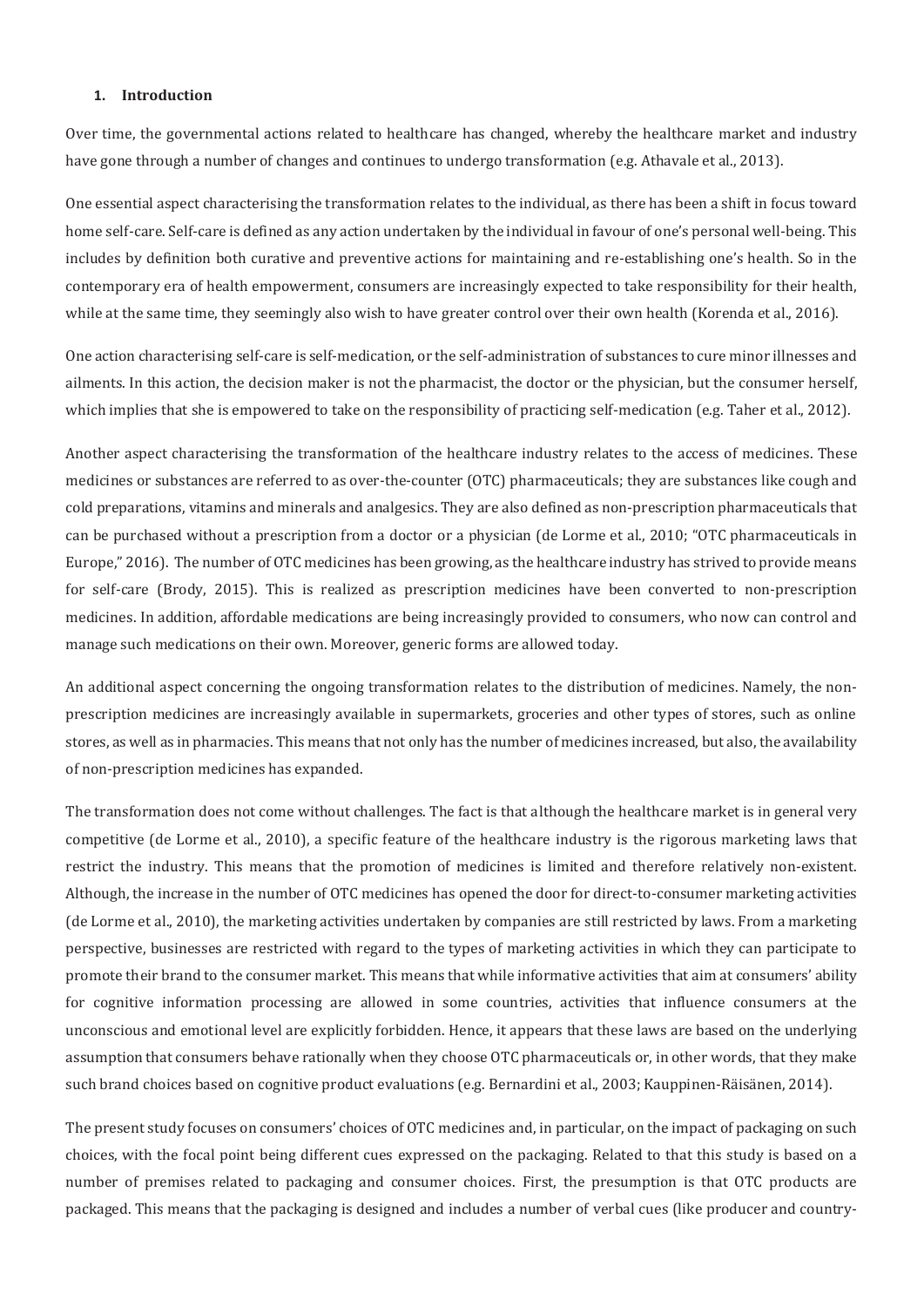of-origin), numerical cues (like price) and design cues (like shape and colour) (Fernqvist et al., 2015; Kauppinen-Räisänen, 2014; Panthin-Sohier, 2009).

The second presumption of this study is that most consumers make their purchasing decisions in stores at the point of purchase. This has been proven for many consumer goods, whereby consumers have been shown to make 70% of their brand choices at the point of purchase (Inman et al., 2009). With regard to consumer goods, the finding by Inman et al. (2009) implies that consumers' brand choices are not solely based on rational or cognitive product evaluations. This evaluation would imply that brand choices would be based on intrinsic product cues or other product-related information provided, for example, in-store or product evaluations under the guidance of pharmacists or other professionals. Yet, the finding also implies, in the case of the current study, that although consumers may be brand loyal when it comes to pharmaceuticals, they may seek variety in their choices (Paddison & Olsen, 2008; "OTC choices", 2013). In fact, it has been reported that also brand choices of OTC medicines are in some cases based on in-store browsing ("OTC medicines", 2013). So browsing may indeed indicate that also self-care consumers seek for variety and that their brand choices of OTC medicines are made at the point of purchase.

Third, this study is based on the premise that emotional decisions are prevalent. This is supported by the finding that, for consumer goods, 90% of consumers make brand choices based on the appearance of the packaging (Orth et al., 2010) or, in other words, by visually (using design cues) examining the packages of different brands. Hence, if consumers—for many other consumer goods—chose brands based on packaging, it seems reasonable to assume that packaging has an impact in the case of healthcare products as well (Kauppinen-Räisänen et al., 2012; Paddison & Olsen, 2008).

In reference to the discussion above, past research has acknowledged the influence of the packaging of consumer goods referred to as the silent salesman promoting the brand(e.g. Kauppinen-Räisänen & Uusitalo, 2015; Rundh, 2014; Söderlund et al., 2017; Wilkins et al., 2016), but the impact of OTC pharmaceutical packaging has hardly been covered in marketing research. One of the few published studies are those by Kauppinen-Räisänen (2010) exploring the impact of packaging of non-prescription medicines among Finnish consumers, Kauppinen-Räisänen (2011) investigating the impact of packaging among senior consumers and Kauppinen-Räisänen et al. (2012) studying OTC packaging as a means of brand salience in a three-country study. These studies show that packaging cues are country-related. In conclusion, past studies stress that there is a need for studies focusing on issues related to selling and promoting OTC pharmaceuticals and at explaining the impact of OTC packaging on consumer preferences. In addition, there is a call for research in the context of various countries (e.g. Kauppinen-Räisänen, 2010; 2011; Kauppinen-Räisänen et al., 2012; Mukherjee, 2012).

Against the previous backdrop, this study aims to explore how self-care consumers evaluate the packaging of OTC pharmaceuticals. The study was conducted among Portuguese consumers and includes two product classes (cough medicine and painkiller). Specifically, the study aims to answer the following research questions:

- 1) What is the impact of packaging design cues on consumers' packaging preferences?
- 2) What explains the impact of verbal and design cues on consumers' packaging preferences?
- 3) Is the impact of packaging cues context-related (e.g. country-context)?

With the aforementioned approach, the study intends to provide empirical-based insights of the impact of product and design cues expressed on packaging in context. In addition, the study contributes to fields of packaging design and pharmaceutical marketing by providing insights into the role of packaging design in the brand choices of self-care consumers, both in general and in the particular context of Portugal.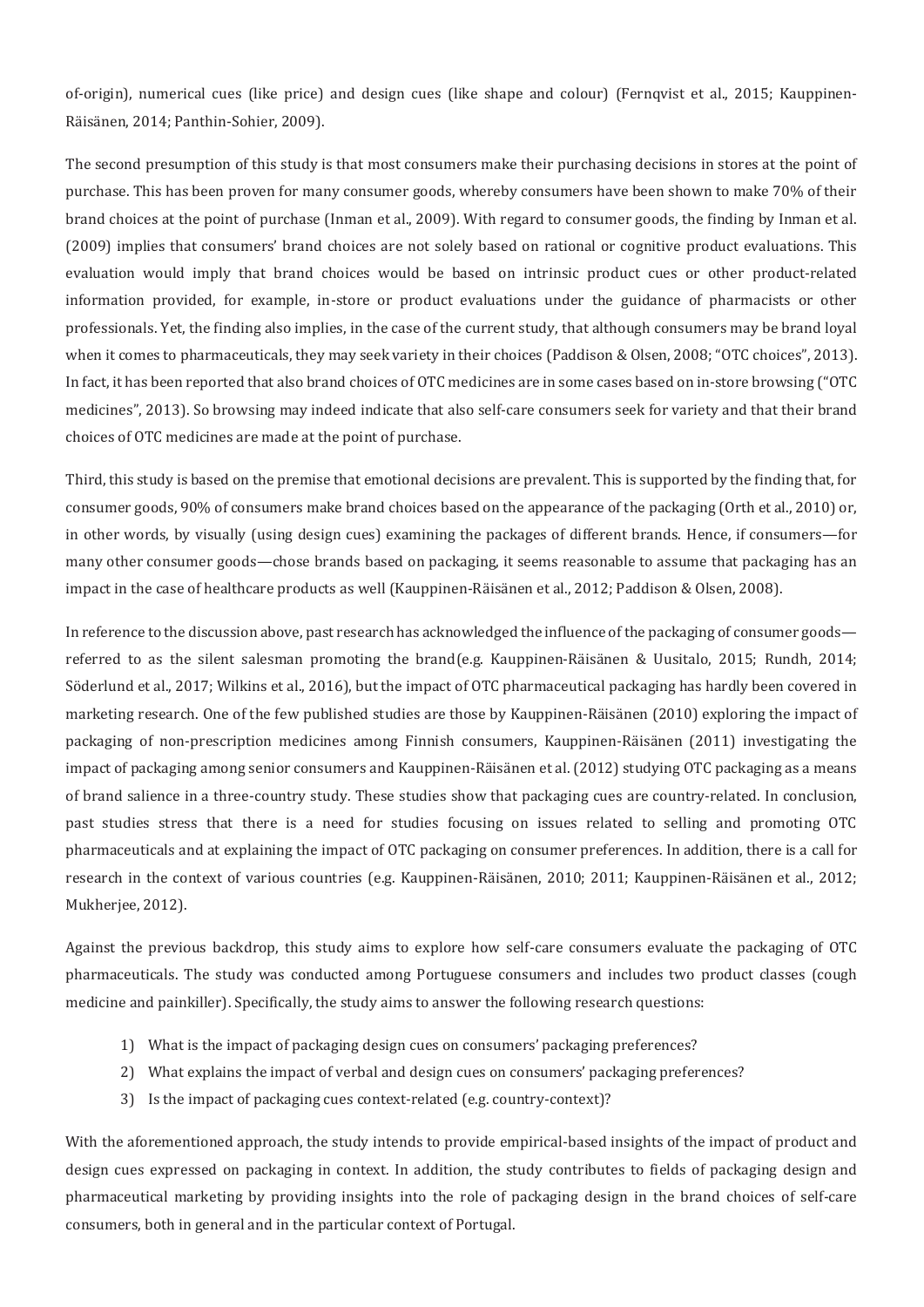#### **2. Conceptual Framework**

This study's design is based on the cue utilisation theory, according to which products and brands consist of a number of extrinsic and intrinsic cues, many of which are expressed on the packaging and, therefore, create an impression of the product and the supporting branding. Hence, the consumer may use these cues—intentionally and unintentionally—to evaluate the product and the brand, to state their brand preference and to make a choice (Olson & Jacoby, 1972; Kukar-Kinney and Xia, 2017; Langan et al., 2017).

#### 2.1. Consumer choices of high-risk products

The current trend in caretaking appears to be moving towards home self-care. Yet, the era of health empowerment involves some challenges with regard to consumers' brand choices and self-care behaviour.

To begin with, consumers' choices of OTC medicines is characterised by the perceived risk of using such medication (Paddison & Olsen, 2008). That is, consumer choice behaviour faces the challenge of medicines being perceived as carrying a higher risk than many other consumer goods. This is particularly true as healthcare products are associated with one's health, and therefore, convey physical risk (e.g. Bettman, 1972; Mortanges et al., 1997; Paddison & Olsen, 2008). In addition, non-prescription products for specific types of illnesses are often similar in formulation, and this is a challenge for self-care behaviour, as consumers find it difficult to identify the differences between various products in a product class. In other words, consumers face a challenge to evaluate differences between branded products based on their intrinsic product cues. These cues are the inherent characteristics in the product like active ingredient or taste of the medicine. Hence, choices of OTC pharmaceuticals may be based on habitual behaviours, such as brand loyalty, past experiences, pharmacist consultation, or extensive information searching behaviours such as information sourcing on the Internet (e.g. Bettman, 1979; "OTC choices", 2013; Paddison & Olsen, 2008; Sleath et al., 2001). Although, it has been reported that consumers read product related information before a brand choice ("OTC choices", 2013), research implies that consumers suffer from product illiteracy in the context of pharmaceuticals (e.g. Fincham, 2013). This means that consumers face challenges in interpreting and understanding product information for medicines.

Taking into account the increasing number of OTC products, that preferred brand may not always be in stock, and that pharmacists are not always available for consultation, the question remains 'What are self-care consumer OTC pharmaceutical choices based on?'

In order to be able to choose a brand in such cases, consumers may rely on differences between the brands based on the intrinsic cues like active ingredient and taste, or extrinsic cues such as brand name and price. In contrast to intrinsic cues, extrinsic cues may vary for the same core product and they may be changed without changing the product itself (Olson & Jacoby, 1972). In addition to extrinsic and intrinsic cues, brands differ with regard to their packaging, in terms of colour, shape, material and letter font, for example (e.g. Kauppinen-Räisänen, 2014), which are herein referred to as packaging design cues.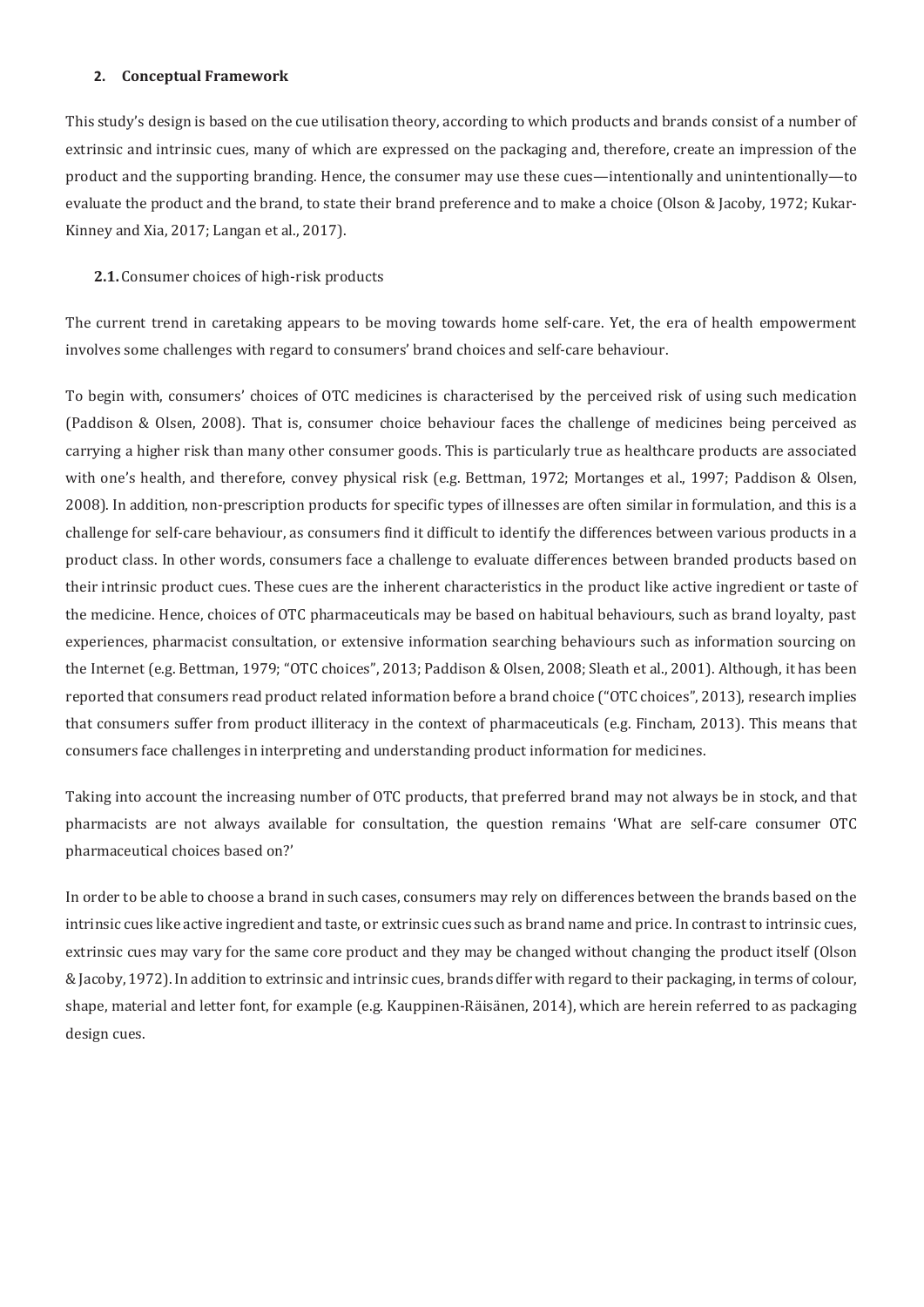#### 2.2. Impact of packaging and products' extrinsic cues on consumer choices of high-risk products

When choice decisions involve a perception of risk, consumers commonly engage in information-sourcing behaviour as a means to reduce the sense of risk and increase the sense of trust (Bettman, 1979). This means that consumers search for product information for example on the Internet before making a brand choice. However, depending on the purchase situation, pre-information sourcing is not always possible. Langan et al. (2017) stress that consumers most likely use intrinsic cues to state a preference, as these cues are inherent to the product. However, in the case of the current study, consumers are likely to rely on extrinsic product cues. These cues are easier to interpret and understand than the inherent cues of pharmaceuticals, and indeed, they are found to be used to reduce the perception of risk (Tse, 1999).

Past research stresses the role of brand packaging as an extrinsic product cue and imply that packaging has an impact on evaluation, preferences and brand choices—not only for consumer goods in general—but also for pharmaceutical products (Huelck & Naik, 2004; Kauppinen-Räisänen et al., 2012; Paddison & Olsen, 2008). An essential notion is though that a number of cues are expressed on packaging, whereby packaging could also be viewed as a medium. As mentioned earlier, for pharmaceuticals, active ingredients and tastes are intrinsic cues, while extrinsic cues are brand name and price, but also producer's name and country of origin (e.g. Miyazaki et al. 2005). Kukar-Kinney and Xia (2017, p. 189) stress that extrinsic cues are those being 'external to the product/deal under the consideration, such as a contextual factor'.

Research has also concluded that consumers base their trust on the extrinsic and, in particular, use them to assess product quality. This means that these cues serve as heuristic knowledge; they reduce the effort that consumers face in a choice decision and facilitate easy brand evaluation and choices (Miyazaki et al., 2005; Veale et al., 2006). Such choice decision may for example be characterised by lack of time or unfamiliarity with the product class. Past research has found that the higher the price, the higher is the perception of product quality and product safety (e.g. Tse, 1999). Also, a product's brand name and country of origin influences how the consumer perceives the product's quality. On the one hand, Tse (1999) concluded that the most well-known brands are connected with the perception of higher product quality. On the other hand, Pecotich & Ward (2007) implied that consumers prefer national brands. This latter preference could also be explained by the effect of national products on the development of a nation's economy and employment.

Past research has also found that producers' reputation is an essential cue for evaluating the quality of a product and reducing the perception of risk (Purohit & Srivastava, 2001; Mitchell & Creatorex, 1989; Purohit & Srivastava, 2001; Srinivasan et al., 2004; Tse, 1999). In addition to conveying quality and trust, such extrinsic cues are used to make choices when the consumer is unable to evaluate a product based on its intrinsic cues. Furthermore, not only product illiteracy, but also health illiteracy may also explain consumer choices, which are based on such extrinsic product cues like reputation or image (Kauppinen-Räisänen, 2010; Sørensen et al., 2013).

With regard to packaging design cues, such as shape and colour, past studies have concluded that consumer preferences may be based on the appearance of the packaging or the cues that compose the physical appearance of the packaging (e.g. Kauppinen-Räisänen, 2014). While preference for certain design cues may be subjective and based on consumers' personal tastes, research has found that such preferences are not only subjective but also based on country-specific preferences (Kauppinen-Räisänen et al., 2012). For example, past studies have reported universal and country-specific rankings for colour and shape preferences. Further, research has found that these cues convey meanings like blue may convey high quality, while green may connote healthiness (Jacobs et al., 1991; Gimba, 1998). Yet, while an extensive body of research has found that these cues effect consumer choices with other consumer goods (e.g. Pantin-Sohier, 2009; *Swahn et al.,* 2012), only a few has studied the influence of packaging design cues for choices of OTC pharmaceuticals.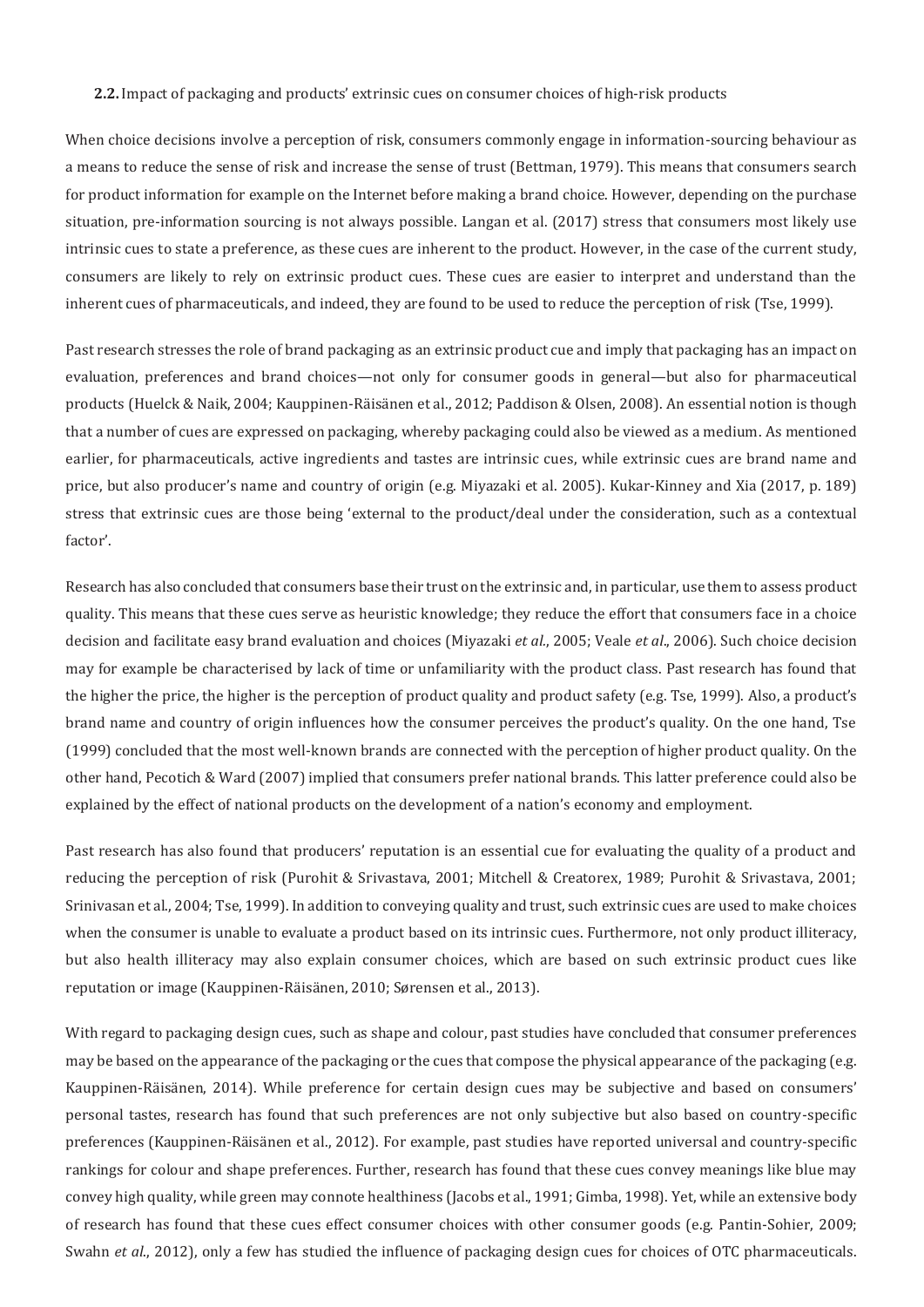Still, those few that have done so have come to the conclusion that consumers' choices may be based on design cues for these products as well (Kauppinen-Räisänen, 2010; 2011; Kauppinen-Räisänen et al., 2012).

#### 2.3. Cross-country evidence of the impact of packaging cues of OTC medicines

In a study on the packaging of OTC medicines across three countries (Finland, the US, Ghana), Kauppinen-Räisänen et al. (2012) found that for Finnish and American respondents, the producer played the most important role, followed by the colour, shape and letter font on packaging for painkillers. Ghanaians, on the other hand, most valued the colour of packaging for painkillers, followed by shape, producer and letter font. For cough medicine, the same study found that Finnish and American respondents rated the taste, an intrinsic quality, as the most important cue expressed on the packaging, followed by producer, colour, shape and letter font. Once again, Ghanaians perceived colour to be the most important attribute for this product class, followed by producer, packaging shape, taste of the medicine and letter font (Kauppinen-Räisänen et al., 2012).

The study by Kauppinen-Räisänen et al. (2012) further found that producers with a well-known reputation were favoured by Finns, Americans and Ghanaians. Interestingly, the Finns and Americans most valued well-known domestic producers for both product classes, which served as a common risk reduction cue (Pecotich & Ward, 2007; Yeung & Yee, 2003). Interestingly, the Ghanaians most valued known foreign producers, as foreign products potentially represented higher quality and convey safety. This conclusion is supported by the findings of other studies which imply that foreign products from more developed countries are favoured in less developed countries, since they are perceived to be of a higher quality and, therefore, to carry a lower risk (e.g. Josiassen et al., 2008; Okechuku & Onyemah, 1999; Pappu et al.,  $2007$ ).

With respect to the other tested cues, Finns, Americans and Ghanaians similarly stated that they perceived colour to be the most important design cues for both product classes. For painkiller packaging, the Finns and the Americans preferred the colour blue, while Ghanaians had a preference for green. For cough medicines, the Finns preferred blue; Americans, green; and Ghanaians, red.

Packaging shape has also received some attention in past studies. In their study, Kauppinen-Räisänen et al. (2012) found that the Finns preferred more elongated packaging for the two tested product classes, while the American and Ghanaian samples showed no pattern in preferences for shapes. Previous research has confirmed the positive evaluation of elongated shapes based on the perception of greater volume (Raghubir & Krishna, 1999). Interestingly, the Ghanaian respondents preferred the elongated shape the least, while the American respondents preferred elongated packaging for painkillers and square packaging for cough medicine.

Letter font was the least valued attribute by all three samples for the evaluated product classes. Again, the Finnish and American samples expressed similar preferences. The study concluded that the conservative letter font was the most preferred, as consumers may consider fonts that convey tradition, familiarity and reliability as an indicator of quality and as a cue that reduced the sense of risk (Yeung & Yee, 2003). Ghanaians showed no coherent preference for the various letter fonts.

In sum, it is apparent that the influence of packaging is multitudinous: the right packaging attracts attention; sets off sensory stimuli; announces the brand, product and type of product; supplies information related to product use; and, as a consequence, influences consumers' behaviour (Kauppinen-Räisänen, 2012). In addition, the impact of packaging cues varies across countries, whereby country-specific research is called for. What more, qualitative research is called for to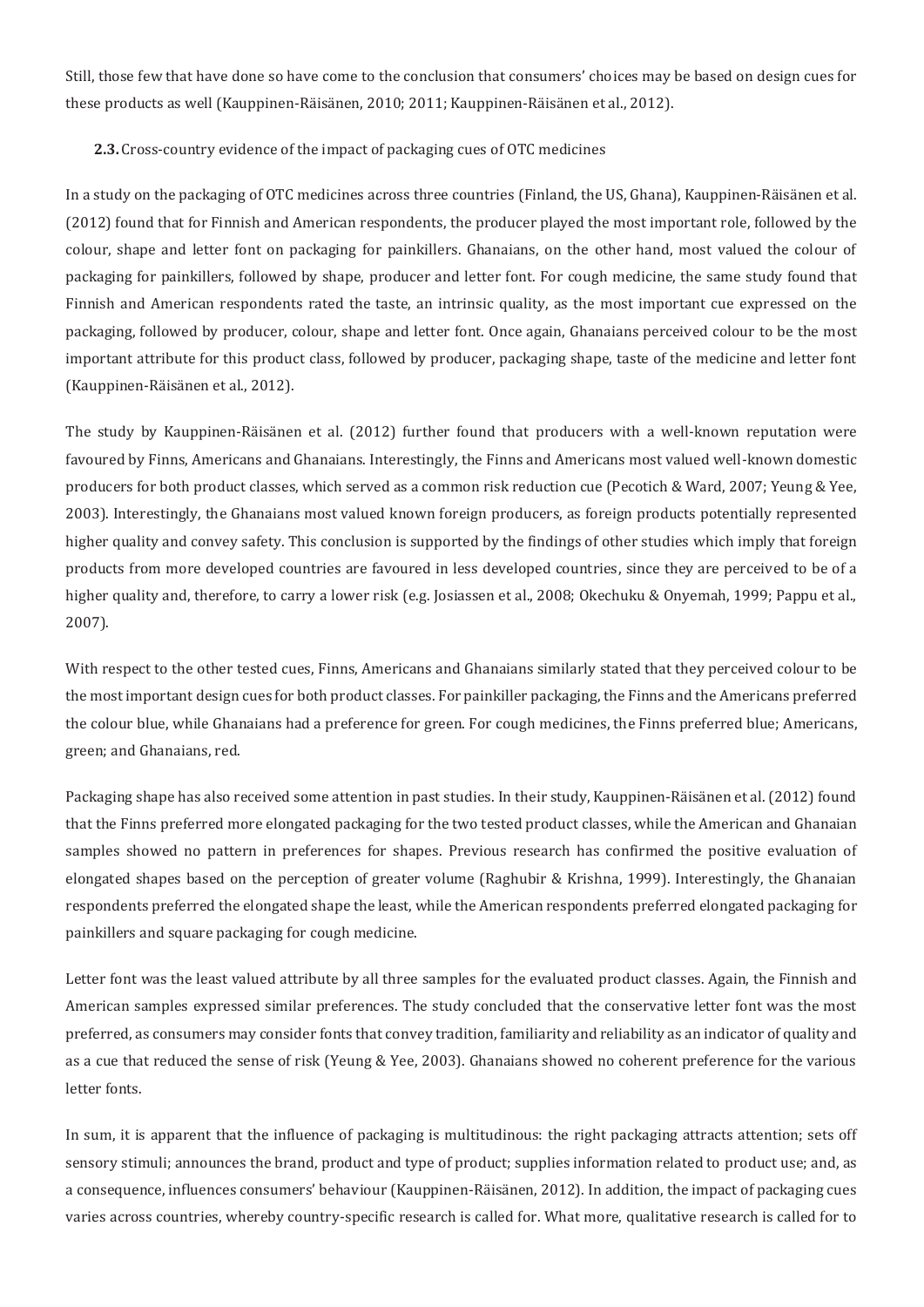explain the impact of various cues (e.g. Kauppinen-Räisänen, 2010; 2011; Kauppinen-Räisänen et al., 2012; Mukherjee,  $2012$ ).

#### **3. Material and Methods**

Inspired by the study of Kauppinen-Räisänen et al. (2012), this study's empirical design is based on conjoint analysis, which was designed as a stated preference (SP) experiment (Kim *et al.*, 2014). In addition to exploring the impact of packaging cues among Portuguese self-care consumers, this study aims to explain and understand the conjoint findings by qualitative data. Hence, a mixed methodology approach—based on a conjoint data collection method and qualitative interviews—was employed to explore how Portuguese self-care consumers evaluate the packaging of OTC pharmaceuticals.

#### **INSERT FIGURE 1 HERE**

#### **3.1.**

Conjoint analysis is a multi-attribute valuation technique. The basic idea behind CA is that products and brands are expressed through a number of cues or attributes, such as taste, brand name and price (e.g. Green and Srinivasan, 1990). Consumer preferences and potential choices are based on a consumer trading-off between these various cues and attributes.

Several various types of conjoint analysis exists, whereby several different techniques and methods can be choosen from in designing a conjoint study (Gustafsson et al., 2003). This study is designed using SPSS's orthogonal design and a fullprofile method (FP). FP was used to define the experimental packaging profiles, which means that the studied cues or attributes (varying though on the level) are represented on each packaging profile. These profiles are used in collecting the data. In addition, the conjoint design includes an orthogonal design, which means that it estimates main effects only. Hence, it excludes interaction effects between the studied cues or attributes (Gustafsson et al., 1999). Notable is that would interaction effects be included in the study design, the number of profiles would increase (Green & Srinivasan, 1990). Further, the study design includes a fractional factorial design, which means that the number of profiles were reduced. Conjoint data can be choice-based or preference data. This study was designed to involve preference data, which means that the study was designed to determine consumers' preferences (from the most preferred to the least preferred).

One of the initial steps in designing a conjoint analysis is to select the studied cues and attributes. In the design phase of the conjoint model, the researcher identifies attributes and cues that can be assumed to have an impact on preferences. A good selection of attributes needs both to reflect consumers' preference properly and to be feasible. Preliminary data collection effort, questioning consumers about attributes considered important, usually helps in identifying those attributes that are most frequently regarded as relevant (Lee et al., 2000). Also, attributes that cannot be modified due to given constraints need to be excluded. In this study the selection of the packaging cues or attributes and the choice of the studied product classes were based on a literature review and a number of preliminary studies. In these studies pharmacists and consumers were consulted and interviewed, and a preliminary conjoint study was conducted to test the conjoint design.

The conjoint analysis was employed to evaluate the attributes of the two product classes. Specifically, packages for painkillers (including cues for country of origin and company reputation as well as packaging shape, colour and letter font) and for cough medications (including cues for country of origin and company reputation as well as packaging shape,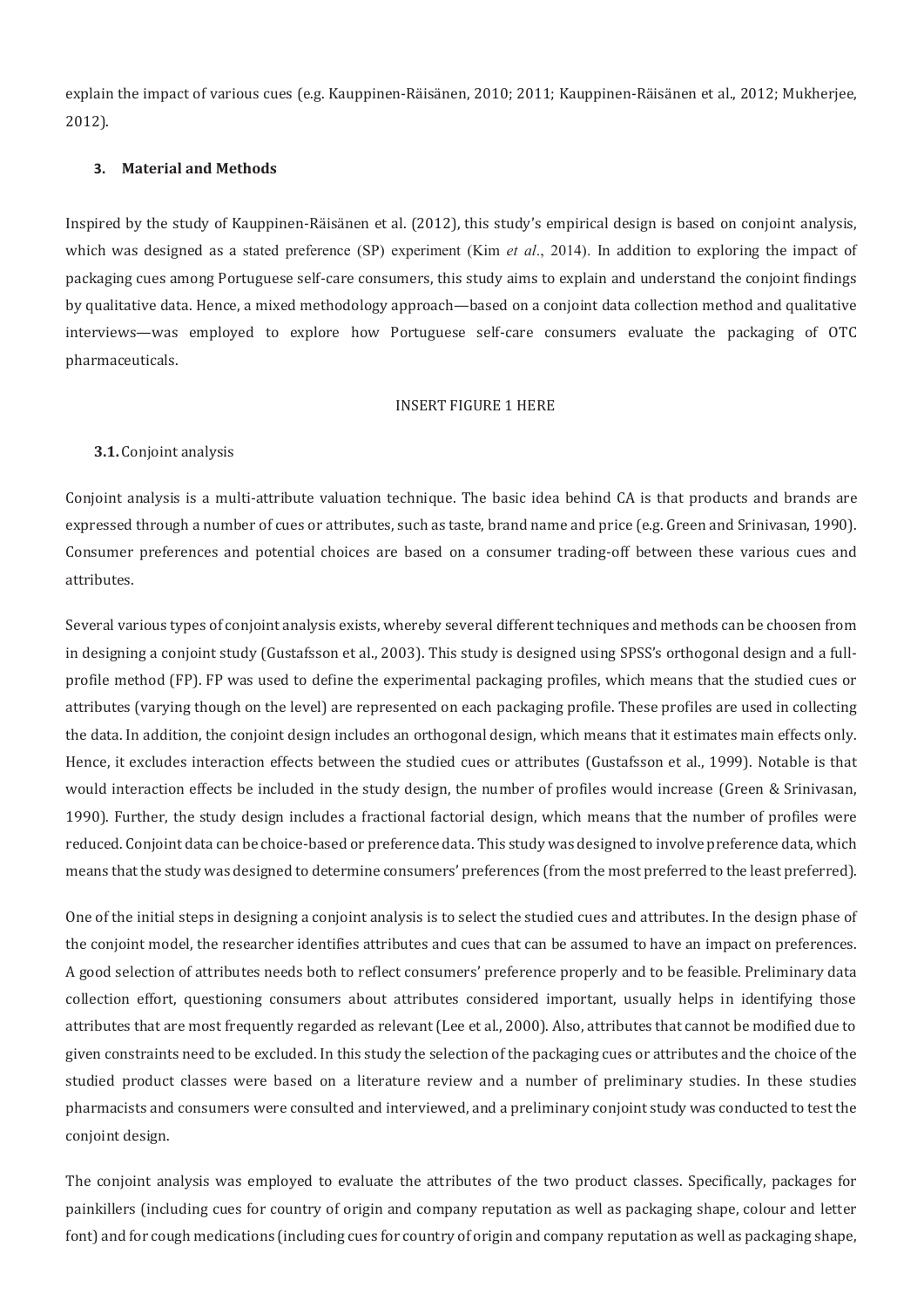colour, letter font and taste) were designed to test the impact of extrinsic cues and packaging design cues on consumers' preferences.

For the country-of-origin and producer reputation cues, four options were provided: known domestic, unknown domestic, known foreign and unknown foreign. In terms of colour, the options were blue, green, yellow and red. For package shape, there were three possibilities: elongated, portrait and square. Lastly, the letter font was divided into three types: conservative, modern and neutral. For the cough medicine, taste, as displayed on the package, was also added, with four tastes available: menthol, honey and lemon, mint and neutral.

As a full profile design was used, the number of profiles was reduced by a fractional design (144 [for painkillers] and 576 [for cough medicines] profiles were reduced to 16 profiles]. Due to the he orthogonal design, the impact of the selected attributes was measured independently of each other (Gustafsson et al., 1999). Otherwise, the number of combinations would have been unmanageable for data collection purposes. The design was tested to ensure its functionality and to confirm that the cues conveyed the intended meaning. After the profile criteria were defined, the experimental packages were produced by a company that specializes in packaging. This means that hypothetical and experimental packages were used to collect the data. For this reason, brand name and price were excluded from the study.

In this study, 32 original packages were created and adapted to the Portuguese language. The packages were divided into two groups of 16 units each: the first (type 1) represented a painkiller and the second (type 2), a cough medicine. As previously described, the packages for each group were defined by distinguishable attributes.

SPSS was used for analysing the ranking data as well, which means that conjoint analysis was used to measure the weight consumers assign to the various cues as they state their preference. For this purpose the conjoint procedure and its related syntax were used, comprising the orthogonal design, which independently assessed the importance of each attribute (Gustafsson et al., 1999). As per the method used by Kauppinen-Räisänen et al. (2012), the simple average technique of the software was used to predict the impact of each attribute. This means that the software was used to estimate the part-worths of the attributes in accordance with the results of other studies (e.g. Hailu et al., 2009; Silayoi and Speece, 2007).

#### **3.2.**

To understand the respondents' preferences better, they were asked to state the reasons for their ranking. This means that qualitative data were collected simultaneously, as the respondents ranked the packaging profiles.

These data were analysed in relation to the tested attributes and their resultant ranking. Hence, the data analysis was conducted using an interpretive analytic method. Data were analysed using an iterative process, which meant going back and forth between the study design, empirical data and empirical findings (Miles & Huberman, 1984; Eisenhardt, 1989). We further used open coding to identify the concepts representing the major themes.

Al interviews were recorded and transcribed. Conjoint data and interview data were collected face-to-face. One session took in average 30 minutes. During that time the respondents stated their preferences for the two product classes and expressed their motivations to the preference orders.

#### **3.3.**

Data were collected from 60 respondents. The respondents were students or young consumers aged between 18 and 30 years. A non-probability sampling technique, convenience sampling, was used for this study since the interviews were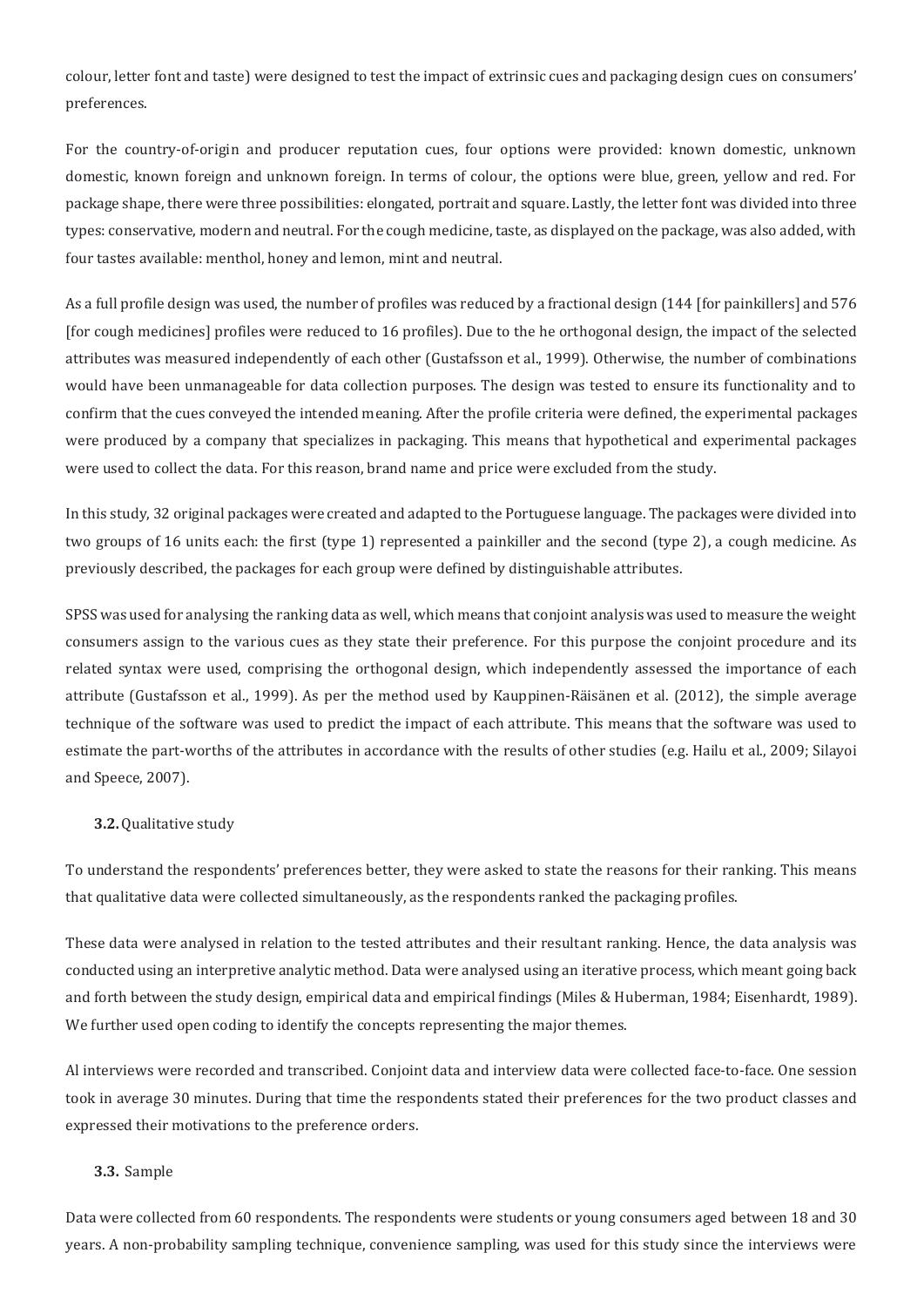performed at university facilities with students who were available. The study analysed a homogeneous sample, as the focus was on packaging attributes (rather than preferences according to demographic characteristics). According to Malhotra (2008), the purpose of this technique is to obtain a convenient sample, wherein the selection of the sample is left to the discretion of the researcher, without any impositions or restrictions.

#### **4. Results and Discussion**

Below, the findings of the conjoint analysis and qualitative study are reported.

**4.1.** Results of the conjoint analysis

Using conjoint analysis, the impact of each attribute in relation to the others was quantitatively determined, as was its place in the overall ranking of attributes according to importance for consumer selection. Table 1 presents the results for painkillers and cough medicine.

The highest theoretical value of Kendall's tau coefficient is 1, which indicates perfect concordance of the profiles of the attribute combinations and the average rankings. Taking into account that the values obtained are somewhat high (0.883) and 0.950 for painkillers and cough medicine, respectively), it can be concluded that the study design was valid and that the product tests were correctly executed (Kauppinen-Räisänen et al., 2012).

#### **INSERT TABLE 1 HERE**

To begin with, the study found that the order of importance of the tested cues for the two product classes in the present Portuguese samples was the same as that for the Western and Ghanaian consumers reported in the study by Kauppinen-Räisänen et al. (2012). As shown in Table 1, for painkillers, the Portuguese respondents indicated that the producer plays the most important role  $(37.2\%)$ , followed by colour  $(30.2\%)$ , shape  $(22.2\%)$  and letter font  $(10.3\%)$ .

With respect to ranking according to individual attributes, for the producer, the respondents showed a preference for known domestic brands, followed by known foreign, unknown domestic and, finally, unknown foreign brands. This finding implies that reputation is more important than the country of origin of the producer (Purohit & Srivastava, 2001; Mitchell & Creatorex, 1989; Purohit & Srivastava, 2001; Srinivasan et al., 2004; Tse, 1999). The colour blue was the preferred colour, followed by yellow, green and, lastly, red. Thus, Portuguese respondents preferred cool colours for painkillers. In terms of shape, elongated shape ranked first, followed by the portrait and square shapes. With regard to font preference, the sequence of preferences, from the most preferred to the least preferred, was as follows: modern, conservative and neutral.

The scores for cough medicine in Table 1 show that the respondents mostly focused on the intrinsic cue of taste (46.6%). which supports the claim by Langan et al. (2017) stressing that consumers most likely use intrinsic cues to state a preference. In this study the impact of taste was followed by a preference for colour (19.2%), producer (17.8%), shape (8.8%) and letter font (7.6%). In the analysis of the ranking of individual attributes for cough medicines, the scores imply that the most preferred taste is menthol, followed by the combination of honey and lemon, mint and, lastly, neutral flavour. With regard to the colour, green is the preferred colour, followed by blue, yellow and, once again, in last place, the colour red. As for painkillers, cool colours are preferred. The order of choice of producer remains nearly the same as that for painkillers: known domestic, unknown domestic, known foreign and unknown foreign. Also this findings is supported by past research implying that reputation may be used as a risk reducing cue (e.g. Purohit & Srivastava, 2001; Mitchell & Creatorex, 1989). With regard to shape, the order of preferences, from the most preferred to the least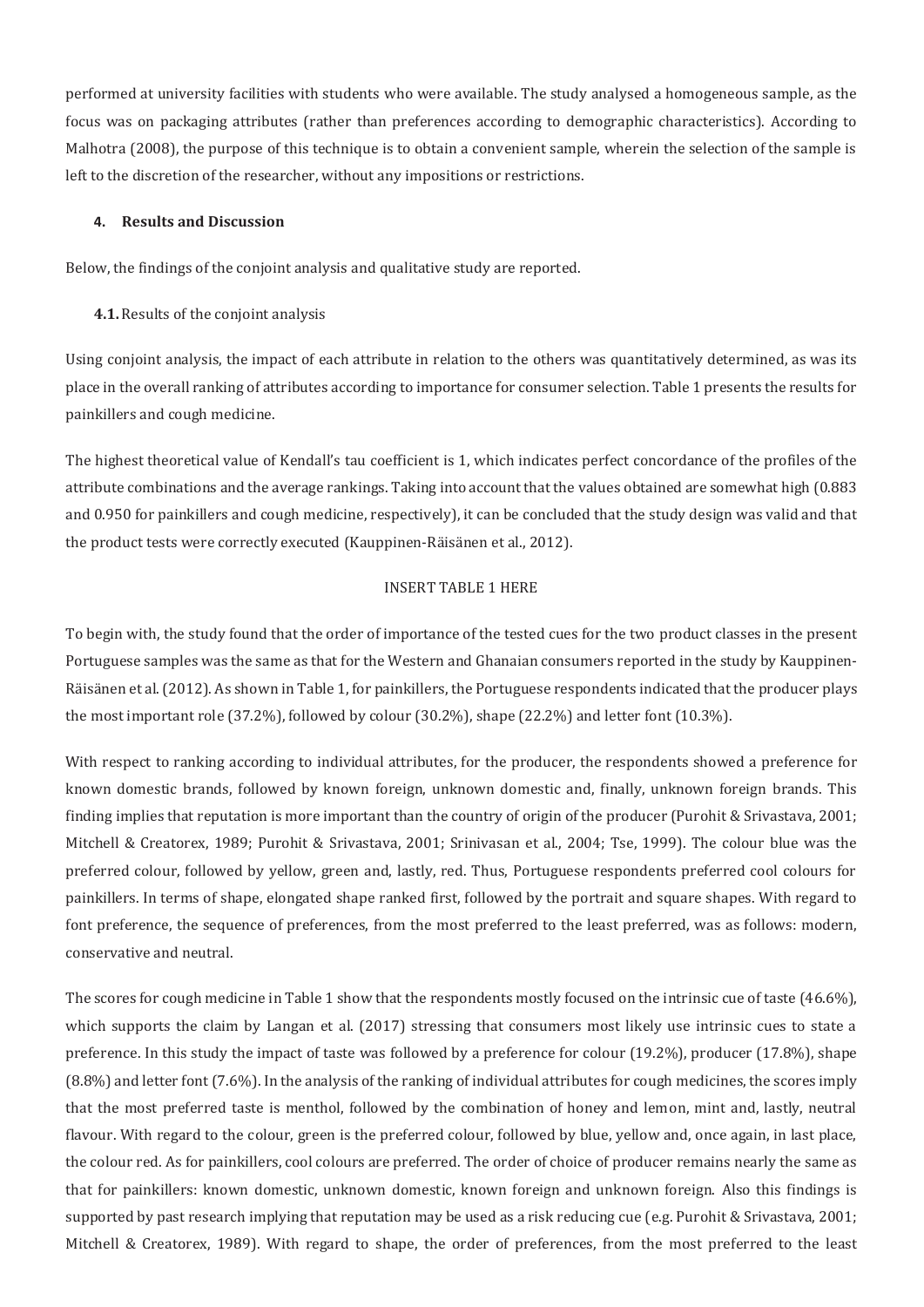preferred, is the same for both product classes: elongated, portrait and square. However, preferences for letter font vary slightly: the conservative style was chosen over modern and neutral styles.

In order to gain further insight into the reasons for the respondents' preferences, the study also collected qualitative interview data.

#### **4.2.** Results from the qualitative study

The qualitative findings provide the reasons for the respondents' preferences and are summarized in Table 2. The findings show how the explanations varied across the various cues. This implies that intrinsic and extrinsic product cues and packaging design cues serve various functions when consumers state a preference. However, the explanations (except for taste included only for cough medicine) did not vary across the two product classes, whereby the findings across the two product classes are summarised in a single table. Notable is also that font letter triggered very few spontaneous comments, although it should not be assumed that font letter is not essential for consumer choices.

#### **INSERT TABLE 2 HERE**

The qualitative data show, on the one hand, that national (domestic) producers are preferred because they convey greater trust. Likewise, foreign producers that were well known were preferred for the same reason. These findings support past studies (Purohit & Srivastava, 2001; Mitchell & Creatorex, 1989; Purohit & Srivastava, 2001; Srinivasan et al., 2004; Tse, 1999). In a similar vein, foreign producers that were not well known were less preferred as they conveyed mistrust. The respondents also explained that they would prefer national brands in order to benefit the national economy, development and employment. This finding implies a sense of personal and social responsibility. With regard to reputation, the respondents pointed out the following:

#### *Unknown producers do not convey trust.*

#### *It's too risky to choose unknown producers.*

These quotes show how reputation is an essential cue for the selection of OTC medicines.

Furthermore, the findings of the current study indicate that the choice of OTC medicines involves a perception of risk, wherein domestic producers with well-known reputations are preferred (Mortanges et al., 1997). Hence, familiarity guides brand choice. In the case of painkillers, the preference for known producers, first domestic and then foreign, is in accordance with the conclusions of Pecotich & Ward (2007), who found that the producer's name and the product's country of origin influence the perception of quality and influence consumers' brand choices, wherein national brands are the most preferred. On the other hand, Tse (1999) concluded that more well-known brands are associated with a higher degree of product security, which is also notable in the ranking results of the present study. Interestingly, ethical values such as responsibility also played a role in the preference for OTC medicines, as some respondents stressed on their desire to support local production.

The qualitative data for colour, in particular, highlight the essence of cue congruence. Here, it is expressed by the congruence between the cues product class and product use. This means that consumers expect a fit between the colour of the packaging and the type of product and the use of the product. Our findings also show how consumers expressed the incongruence of cue combinations. Based on their results, Kauppinen-Räisänen (2010) concluded that colour is the packaging design cue that most strongly influences the choice of non-prescription medicines; this is in agreement with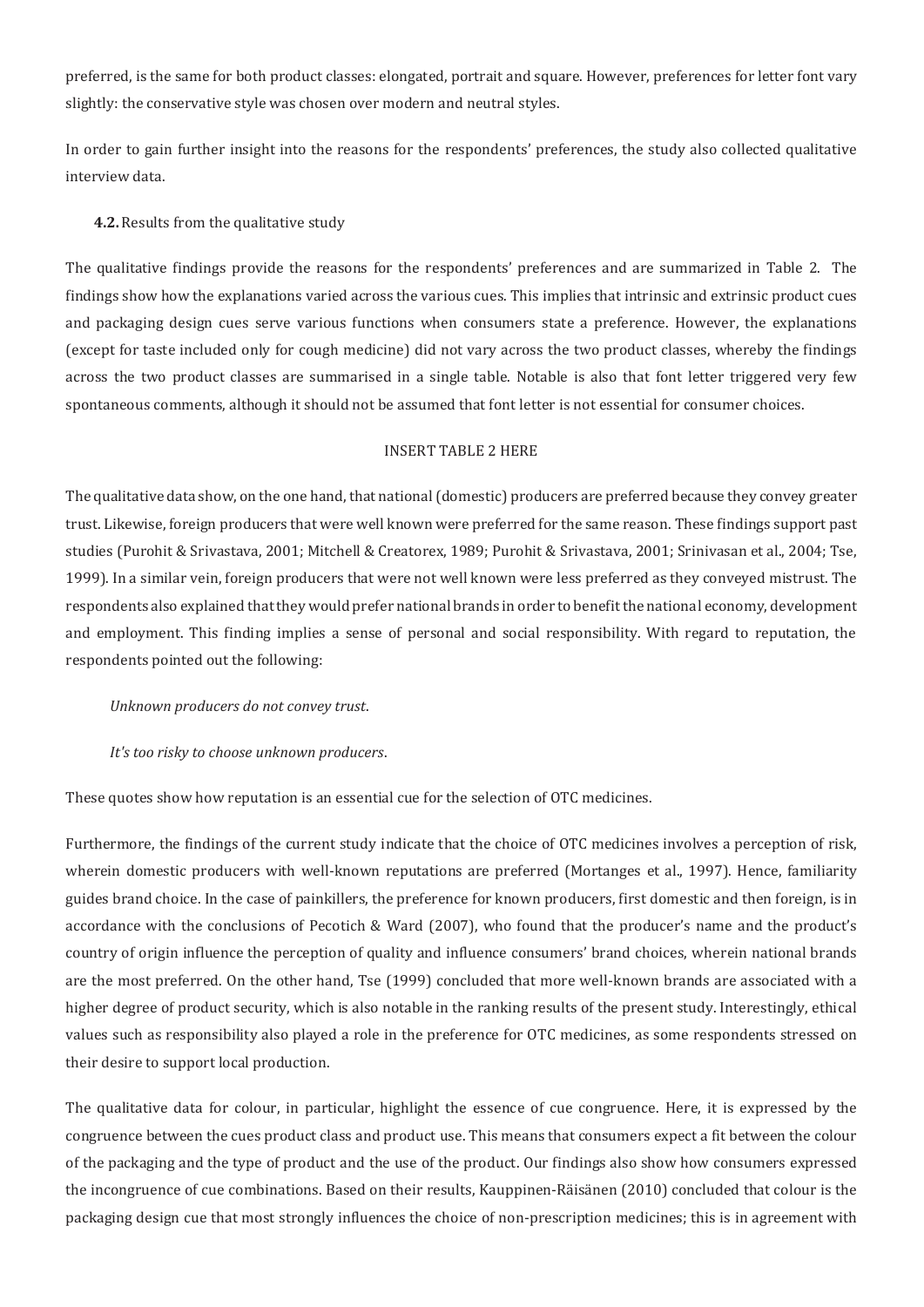the results of the present study. In addition, the current study's findings indicate that blue is the most preferred colour for painkiller, while red is the least preferred colour for both product classes, as expressed in the quotes below:

*I look for blue when I have a headache, as it relieves.* 

*I* do not associate red with medicine.

Schmitt & Simonson (1997) explain that cool colours, including cool blues and greens, are associated with calmness and tranguillity, while red is a hot colour that conveys excitement and power. Thus, these findings imply that cool colours are preferred by someone who is in pain (head and/or throat).

The qualitative data on shape also demonstrated the importance of cue congruence and incongruence. In this respect, Schmitt & Simonson (1997) affirm that the power of shapes in aesthetic strategy essentially lies in their capacity to distinguish, as certain shapes may be exclusively associated with certain companies or brands as well as represent a sort of inherent quality. The collected data highlight the need for consumers to associate shape with a particular product.

*I* do not associate the portrait shape with medicine packages.

### *The square shape reminds me of packs of cigarettes.*

For both painkillers and cough medicine, the respondents' choice leaned toward the elongated shape, which is the most commonly used shape for medicine packaging in Portugal. Yet, some respondents also liked the square shape, for example, as it brought a sense of newness to the OTC packaging implying the essence of packaging design for variety seeking self-care consumers:

#### *I like the square shape because it is different than usual.*

Some also pointed out the functional value of packaging shape.

The importance of taste was expressed based on its congruence with the product class, which implies that the taste would have to fit the product class. Also, the essence of the sensory experience was stressed on, which means that the taste would have to be pleasurable. Yet, when it comes to taste, the importance of taste-colour congruence or cue combination congruence was also stressed on. This means that the colours on the packaging should convey some information about the intrinsic nature of the product, which, in this case, is the taste of the cough medicine.

In order to answer the research questions described in this paper, the findings are summarised in the figure 2 below. The figure attempts to show how various cues expressed on packaging for healthcare products can be utilised by packaging designers and pharmaceutical marketers to add value at the point of purchase. These cues serve various functions and convey various interpretations like trust or product class fit. As these functions and interpretations influence consumers' preferences before choices are made, the businesses benefit from acknowledging that these cues are not merely for rational and aesthetic purposes.

**INSERT FIGURE 2 HERE**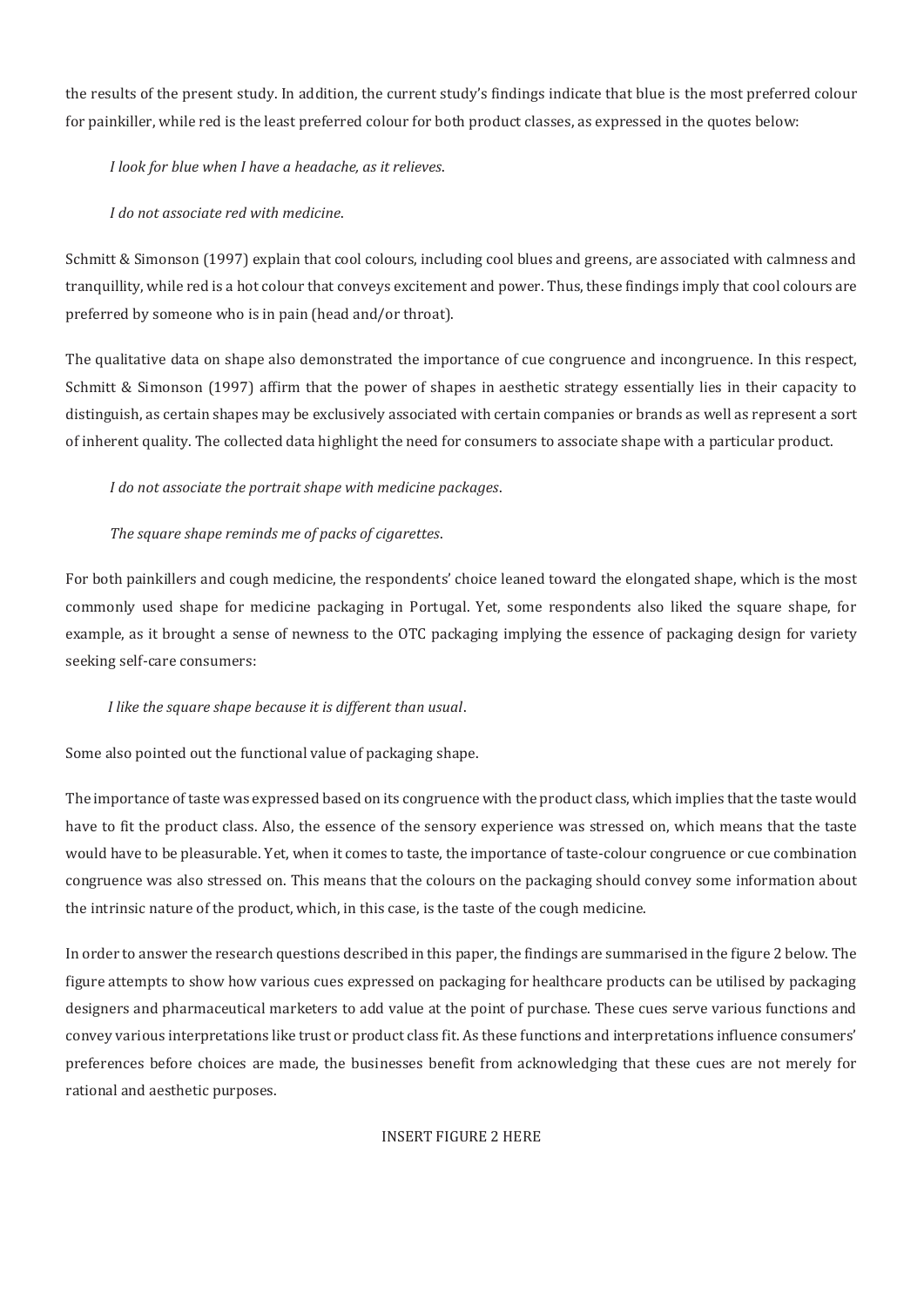#### **5. Conclusions and implications**

As the healthcare market and industry are transforming, so are consumers' health behaviour. One topical issue is that the contemporary consumer is increasingly triggered by health issues and the maintenance of good health. In this respect, consumers want to control and maintain their own health, and concerns over one's health. Hence, the purchase of health products—self-care and self-medication products—are now driving consumption. Evidently, this involves many issues and potential products. The present study focused on consumers' choice of self-medication and non-prescription medicine.

Specifically, the aim of this study was to provide some insight into how self-care consumers evaluate OTC packages. In particular, this study explored how Portuguese consumers evaluate extrinsic product cues such as producer reputation and country of origin, as expressed on the packaging, in addition to packaging design cues such as colour, shape and letter font. Finally, for cough medicine, the importance of the intrinsic characteristic of taste was also evaluated.

This study contributes to the field of packaging design and pharmaceutical marketing by providing insights into the role of packaging design in the brand choices of self-care consumers. To begin with, the study contributes to the fields of packaging design and pharmaceutical marketing by showing in a single study the impact of extrinsic products cues and packaging design cues for two product classes for Portuguese consumers. Second, the study provides explanations therein. Thus, the conjoint findings reveal that the Portuguese respondents value most producer information for painkillers and taste for cough medicine; these being followed by colour and shape versus colour and producer respectively. The conjoint findings are explained by qualitative findings and show, for example, how the product class fit and sensory experiences are important for stating a preference for taste. The respondents also stressed the essence of cue combination fit, which means that the various cues could—in combination—convey trustworthiness, if there was a logic fit between the cues, like taste and colour. Further, the findings show in agreement with past research that producer reputation and country of origin are influential cues because they may convey a sense of trust (e.g. Pecotich & Ward, 2007; Tse, 1999). Trust is an essential aspect of medicine choice, as it reduces the sense of product risk. Yet, the current study also shows that consumers' choices may be based on the country of origin because it may convey responsibility. Respondents also explained the importance of producer reputation by risk avoidance. For example, unknown producer could—not only be perceived as risky—but also convey mistrust. Further, the study's findings show how product packaging communicates with and influences consumers through design cues such as colour and shape. For example, the cool colour of blue was perceived as calming in the current study context and not necessarily high quality (Jacobs et al., 1991; Kauppinen-Räisänen and Luomala, 2010). An interesting finding was that consumers look for signs of trust in these cues as well. Trust was conveyed in form of fit; product class fit, product use fit and cue combination fit. Yet, the design cues also signal the core product and its reputation, which have an impact on product evaluation and, evidently, on brand choices. Finally, the current study's findings imply that packaging cues indeed are context-related. The findings of this study had similarities and dissimilaries with the study by Kauppinen-Räisänen et al. (2012) and show the essence of not only understanding country-related consumer behaviour and markets—but also product class-related impact of cues expressed on packaging.

In Portugal, non-prescription medicines are available outside pharmacies, namely, at parapharmacies and large commercial stores. These shopping environments and retail stores lack pharmaceutical professionals who can guide, advice and assist consumers in making knowledge-based and rational and cognitive product choices or in taking positive health actions, or, in other words, in choosing a product based on its intrinsic cues. Evidently, this is a challenge for consumers, particularly for those lacking health knowledge and product knowledge, as the consumer must be able to control and manage the act of self-medication and is also responsible for the choosing the proper OTC medicines. This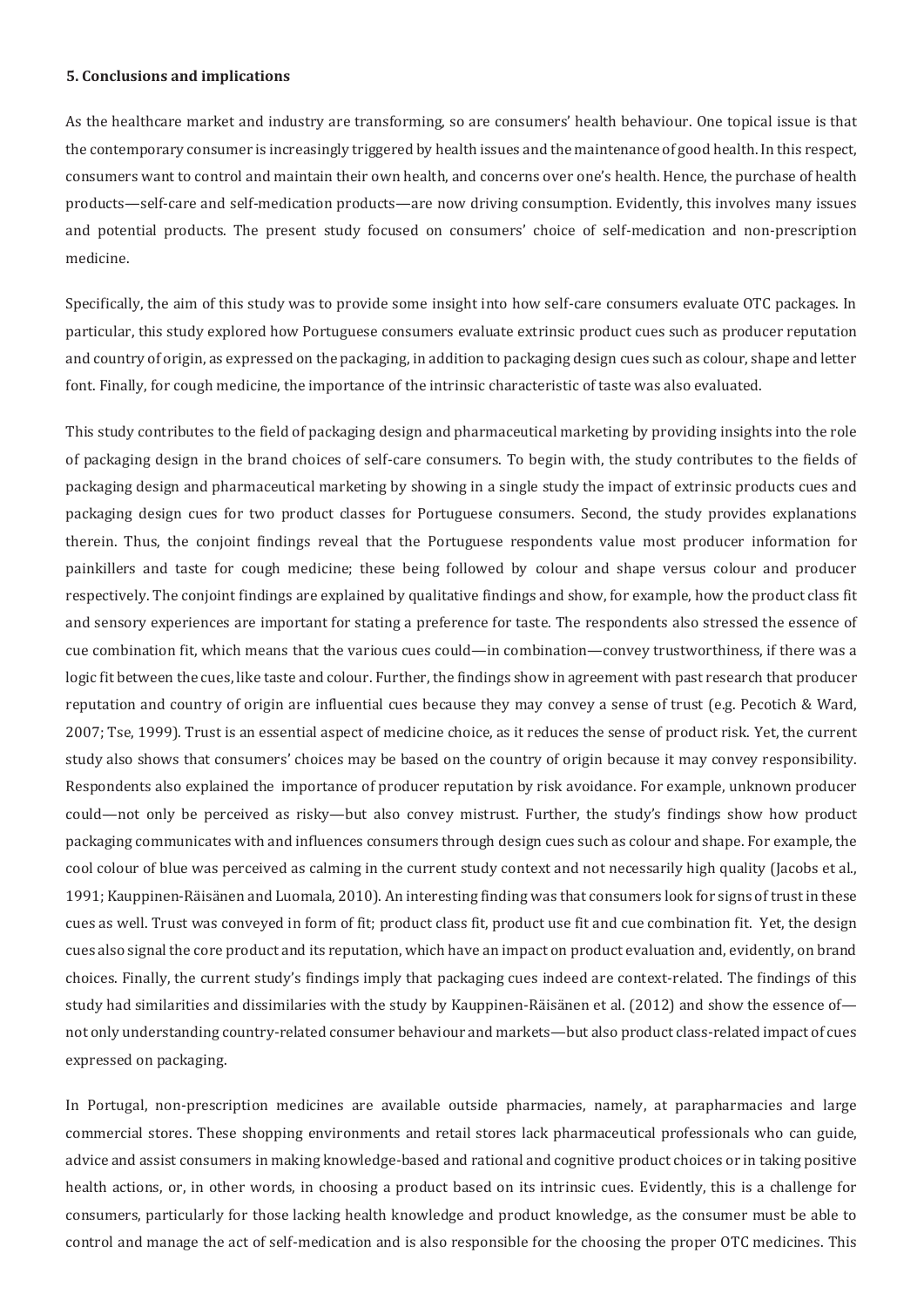presents a paradox in this era of health empowerment, as consumers are expected to be responsible for their health and to take on the responsibility of practicing self-medication for their own health.

In conclusion, the study contributes not only to the academic discussion, but also to practice. It does so by providing exploratory understanding of the impact and function of packaging and its various cues for high-risk products such as non-prescription medicines. As mentioned, these cues add value at the point of purchase, and understanding the impact of such cues is responsible brand promotion and product communication. Only by understanding these cues can businesses and industry ensure good self-care and safe self-medication, which would preserve and further the goal of self-care, or care for one's own health.

#### 5.1. Limitations and future directions

This study is exploratory in nature, and therefore, does not allow for hypotheses or prediction of an ideal combination of attributes or provide any suggestions for the packaging of non-prescription medicines. Instead, it attempts to raise an essential issue that deserves attention in future research. Hence, future research could include more attributes and product classes for prediction purposes, for which conjoint analysis is highly suitable. In addition, more qualitative insights into the impact of various packaging cues could be gained from focus group interviews, which again could involve more product classes. Evidently, demographic characteristics could be investigated, so this study could be expanded by considering participants of different genders, age groups, educational areas and social classes. In addition, various healthrelated lifestyles and health knowledge and involvement could be investigated further to understand the role of packaging and in-store brand choices.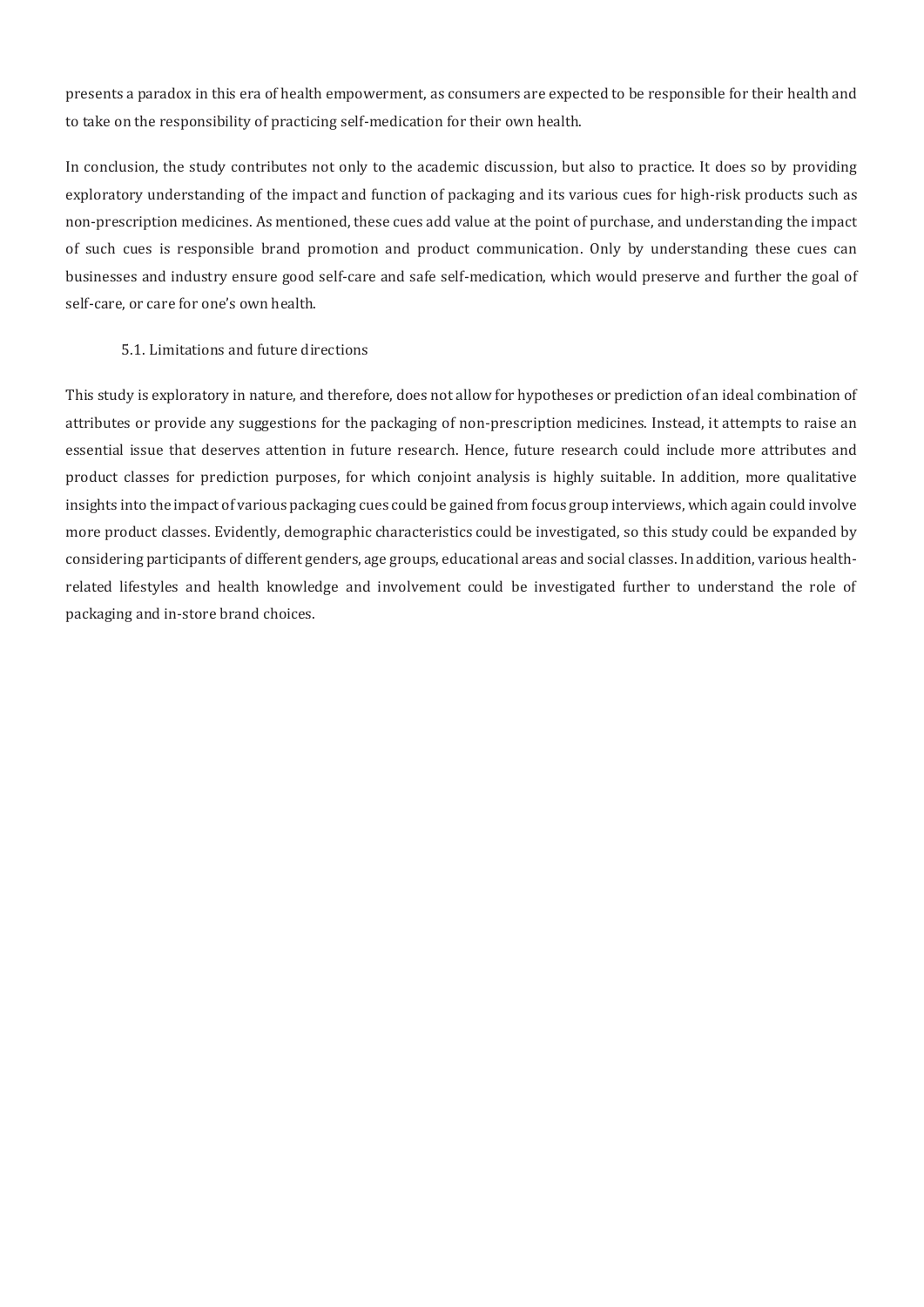#### **Referências /** *References*

Bernardini, C., Ambrogi, V., & Perioli, L. (2003). Drugs and non-medical products sold in pharmacy: information and advertising. Pharmacological Research, 501-508.

Bettman, J. R. (1972). Perceived risk: A measurement methodology and preliminary findings. In, *Proceedings of the Third* Annual Conference of the Association for Consumer Research, Iowa City: University of Iowa Press.

Bettman, J. R. (1979). An information processing theory of consumer choice. Reading, MA: Addison-Wesley

Brody, J. E. (2015). Over-the-counter medicines' benefits and dangers. New York Times, Nov. 30. Retrieved 20-05-2017, from https://well.blogs.nytimes.com/2015/11/30/over-the-counter-medicines-benefits-and-dangers/? r=0

Gustafsson, A., Ekdahl, F., & Bergman, B. (1999). Conjoint analysis: a useful tool in the design process. Total Quality *Management, 10*(3), 327-343.

DeLorme, D., Huh, J., Reid, L., & An, S., (2010). The state of public research on over- the-counter drug advertising. *International Journal of Pharmaceutical and Healthcare Marketing, 4*(3), 208-231.

Eisenhardt, K. (1989). Building theories from case study research. Academy of Management Review, 14(4), 532-550.

Fernqvist, F., Olsson, A., & Spendrup, S. (2015). What's in it for me? Food packaging and consumer responses, a focus group study. British Food Journal, 117(3), 1122-1135.

Fincham, J. E. (2013). The public health importance of improving health literacy. American Journal of Pharmaceutical  $Education$ , 77(3), 41.

Gimba, J.G. (1991). Color in marketing: shades of meaning. Marketing News, 32(6): 16.

Green, P. E., & Srinivasan, V. (1990). Conjoint analysis in marketing: new developments with implications for research and practice. *Journal of Marketing*, 54(4), 3-19.

Gustafsson, A., Ekdahl, F., & Bergman, B. (1999). Conjoint analysis: a useful tool in the design Process. Total Quality *Management, 10(3), 327-343.* 

Hailu, G., Boecker, A., Henson, S., & Cranfield, J. (2009). Consumer valuation of functional foods and nutraceuticals in Canada. A conjoint study using probiotics. Appetite, 52(2), 257-265.

Huelck, V., & Naik, P. R. (2004). The critical role of packaging (polymers) in building and safeguarding the pharmaceutical brand equity. *International Journal of Medical Marketing*, 4(4), 325-328.

Inman I. L. Winer R. S., & Ferraro R. (2009). The interplay among category characteristics, customer characteristics, and customer activities on in-store decision making. *Journal of Marketing*, 73(5), 19-29.

Jacobs, L.K., Worthley, R., & Ghymn, K-I. (1998). Cross-cultural colour comparisons: global marketers beware. *International Marketing Review, 8*(3), 21-30.

Josiassen, A., Lukas, B. A., & Whitwell, G. J. (2008). Country-of-origin contingencies: competing perspectives on product familiarity and product involvement. *International Marketing Review*, 25(4), 423-440.

Kauppinen-Räisänen, H. (2010). The impact of extrinsic and package design atributes on preferences for nonprescription drugs. Management Research Review, 33(2), 161-173.

Kauppinen-Räisänen, H. (2011). The impact of salient product cues on aging consumers. *Journal of Medical Marketing*, *11*(4), 294-302.

Kauppinen-Räisänen, H. (2014). Strategic use of colour in brand packaging, Packaging, Technology and Science, 27, 663-676.

Kauppinen-Räisänen, H. & Luomala, H.T. (2010). Exploring consumers' product-specific colour meanings. *International journal of Qualitative Market Research*, 13(3), 287-308.

Kauppinen-Räisänen, H., Owusu, R. A., & Bamfo, B. A. (2012). Brand salience of otc pharmaceutical through package appearance. International Journal of Pharmaceutical and Healthcare Marketing, 6(3), 230-249.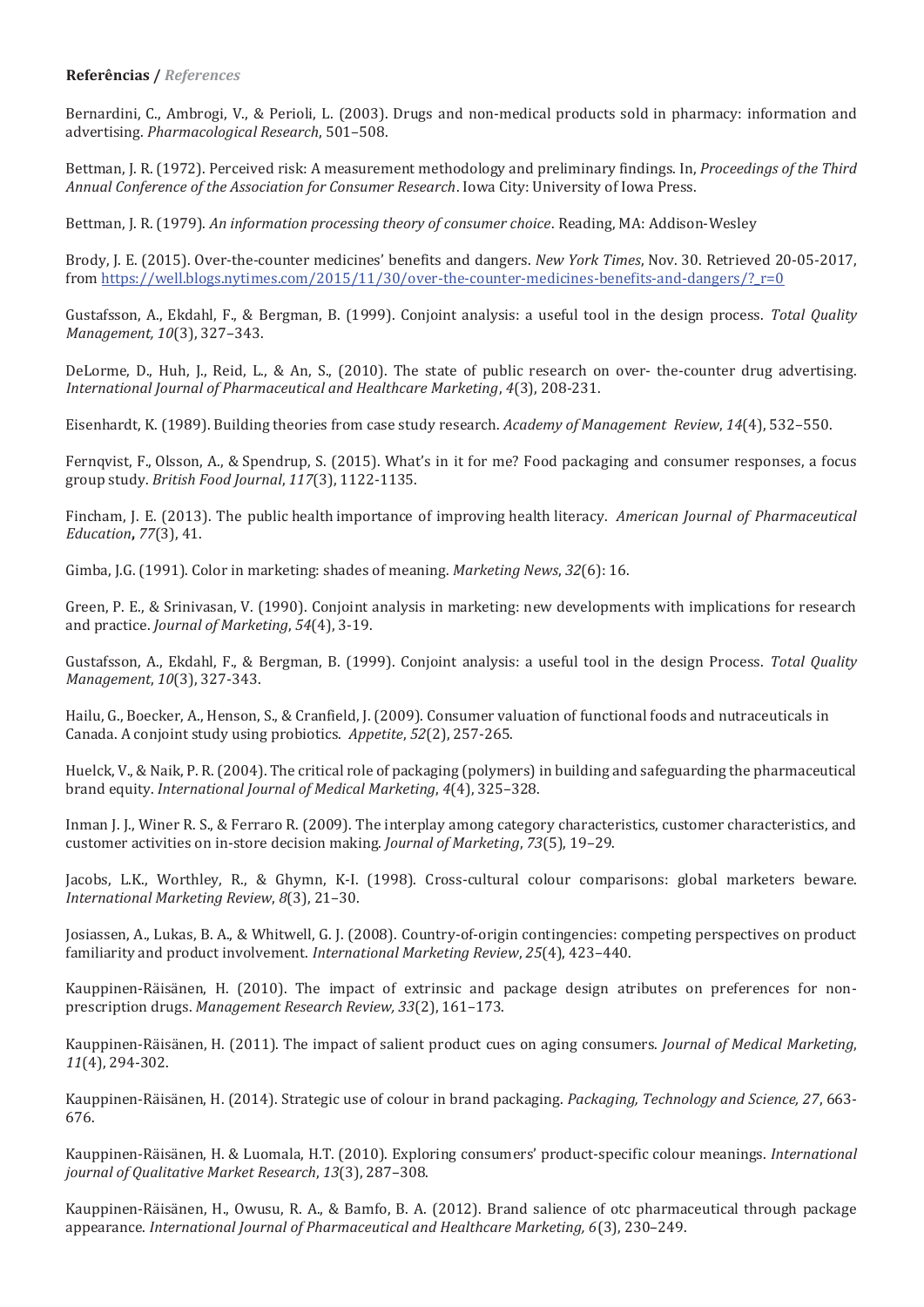Kauppinen-Räisänen, H., & Uusitalo, O. (2015). Brand packaging as a visual cue in a service environment. The Nordic School - Alternative Perspectives on Marketing and Service Management. Gummerus, J., & v. Koskull, C. (eds). Helsinki: Hanken School of Economics, 379-394.

Kim, H.J., McCleary, K.W., & Park, J. (2014). The impact of top management's environmental attitudes on hotel companies' *environmental management. Journal of Hospitality & Tourism Research***, 38, 95-115.** 

Korenda, L., Cruse, C. B., & Reh, G. (2016). Will patients and caregivers embrace technology-enabled health care? Findings from the Deloitte 2016 Survey of US Health Care Consumers. Retrieved 02-02-2017, from https://dupress.deloitte.com/content/dam/dup-us-en/articles/3164 Technology-enabled-health-care/Technologyenabled-health-care.pdf

Kukar-Kinney, M., & Xia, L. (2017). The effectiveness of number of deals purchased in influencing consumers' response to daily deal promotions: A cue utilization approach. *Journal of Business Research*, 79(Oct), 189-197

Langan, R., Besharat, A., & Varki, S. (2017) The effect of review valence and variance on product evaluations: An examination of intrinsic and extrinsic cues. *International Journal of Research in Marketing*, 34(2), 414-429.

Malhotra, N. K. (2008). Pesquisa de marketing: uma orientação aplicada. Porto Alegre: Bookman.

Miles, M., & Huberman, M. (1984). Qualitative data analysis: A sourcebook of new methods. Beverly Hills, CA: Sage.

Mitchell, V. W., & Creatorex, M. (1989). Risk reducing strategies used in the purchase of wine in the UK. *European Journal of Marketing*, 23(9), 31-46.

Miyazaki, A., Grewal, D. & Goodstein, R. (2005). The effect of multiple extrinsic cues on quality perceptions: a matter of *consistency. Journal of Consumer Research, 32, 146-153.* 

Mortanges, C. P., Rietbroek, J. W., & Johns, C. M. (1997). Marketing pharmaceuticals in japan: background and the experience of US firms. *European Journal of Marketing, 31*(8), 561-582.

Mukherjee, A. (2012). Advances in pharmaceutical marketing: theoretical and empirical foundations. *International Journal of Pharmaceutical and Healthcare Marketing*,  $6(4)$ .

Okechuku, C., & Onyemah, V. (1999). Nigerian consumer attitudes toward foreign and domestic products. Journal of *International Business Studies*, 30(3), 611-23.

Olson, J. C., & Jacoby, J. (1972). Cue utilization in the quality perception process. Proceedings of the Third Annual *Conference of the Association for Consumer Research*, 167-179.

Orth, U. R., Campana, D., & Malkewit, K. (2010). Formation of consumer price expectation based on package design: attractive and quality routes. Journal of Marketing Theory and Practice, 18(1), 23-40.

OTC choices based on advice, availability, (2013). *Drugstorenews.com*, *Jan.* 15. Retrieved 20-05-2017, from http://www.drugstorenews.com/article/otc-choices-based-advice-availability

ΟΤ Cpharmaceuticals industry profile: Europe. (2016). MarketLine Industry Profile, Sep., 1-38.

Paddison, A. & Olsen, K. (2008). Painkiller purchasing in the UK: An exploratory study of information search and product *evaluation, International Journal of Pharmaceutical and Healthcare Marketing, 2(4), 284-306.* 

Pantin-Sohier G. (2009). The influence of the product package on functional and symbolic associations of brand image. *Recherche et Applications en Marketing*, 24(2), 53-71.

Pappu, R., Quester, P. G., & Cooksey, R. (2007). Country image and consumer-based brand equity: relationships and *implications for international marketing. Journal of International Business Studies, 38(5), 726–745.* 

Pecotich, A., & Ward, S. (2007). Global branding, country of origin and expertise: an experimental evaluation. *International Marketing Review, 24*(3), 271-296.

Purohit, D., & Srivastava, J. (2001). Effect of manufacturer reputation, retailer reputation, and product warranty on consumer judgments of product quality: a cue diagnosticity framework. Journal of Consumer Psychology, 10(3), 123-34.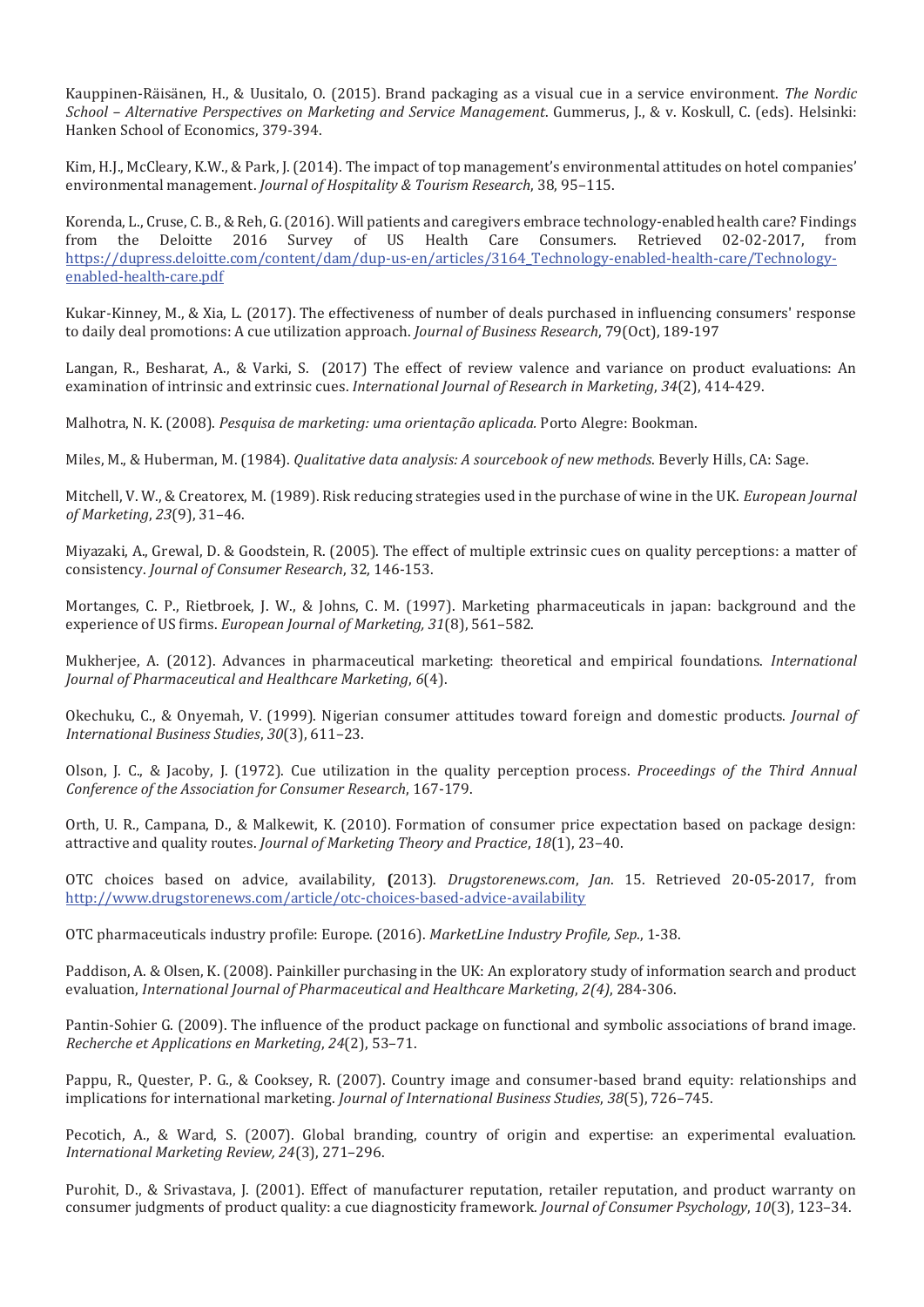Raghubir, P., & Krishna, A. (1999). Vital dimensions in volume perception: can the eye fool thestomach? Journal of *Marketing Research*, 36(3), 313-26.

Rundh, B. (2013). Linking packaging to marketing: how packaging is influencing the marketing strategy. *British Food Journal*, 115(11), 1547-1563.

Schmitt, B., & Simonson, A. (1997). Marketing aesthetics: the strategic management of brands, identity and image. New York: The Free Press.

Silayoi, P. & Speece, M. (2007). The importance of packaging attributes: a conjoint analysis approach, *European Journal of Marketing*, 41(11/12), 1495-517.

Sleath, B., Rubin, H. R., Campbell, W., Gwyther, L., & Clark, T. (2001). Physician-patient communication about over-thecounter medications. Social Science & Medicine, 53, 357-369.

Srinivasan, N., Jain, S. C., & Sikand, K. (2004). An experimental study of two dimensions of country-of-origin (manufacturing country and branding country) using intrinsic and extrinsic cues. *International Business Review*, 65–82.

Swahn, J., Mossberg, L., Öström, Å. & Gustafsson I.B. (2012). Sensory description labels for food affect consumer product choice. *European Journal of Marketing, 46,* 1628-1646.

Söderlund, M., Colliander, J., Karsberg, J., Liljedal, K. T., Modig, E., Rosengren, S., & Åkestam, N. (2017). The allure of the bottle as a package: an assessment of perceived effort in a packaging context. Journal of Product & Brand Management,  $26(1)$ , 91-100.

Sørensen, K., Pelikan, J. M., Röthlin, F., Ganahl, K., Slonska, Z., Doyle, G.,... Brand, H. (2015). Health literacy in Europe: comparative results of the European health literacy survey (HLS-EU). *European Journal of Public Health.* 25(6), 1053– 1058.

Taher, A., Stuart, E. W., & Hegazy, I. (2012). The pharmacist's role in the Egyptian pharmaceutical market. *International Journal of Pharmaceutical and Healthcare Marketing*,  $6(2)$ , 140-155.

Tse, A. C. (1999). Factors affecting consumer perceptions on product safety. *European Journal of Marketing, 33*(9/10),  $911 - 925.$ 

Yeung, R. M. W., & Yee, W. M. S. (2003). Risk reduction: an insight from the UK poultry Industry. *Nutrition & Food Science*, 33(5), 219-229.

Veale, R., Quester, P., & Karunaratna, A. (2006). The role of intrinsic (sensory) cues and the extrinsic cues of country of origin and price on food product evaluation. In 3rd International Wine Business and Marketing Research Conference, Refereed Paper. Montpellier. 6-8.

Wilkins, S., Beckenuyte, C., & Butt, M. M. (2016). Consumers' behavioural intentions after experiencing deception or cognitive dissonance caused by deceptive packaging, package downsizing or slack filling. *European Journal of Marketing*. 50(1/2), 213-235.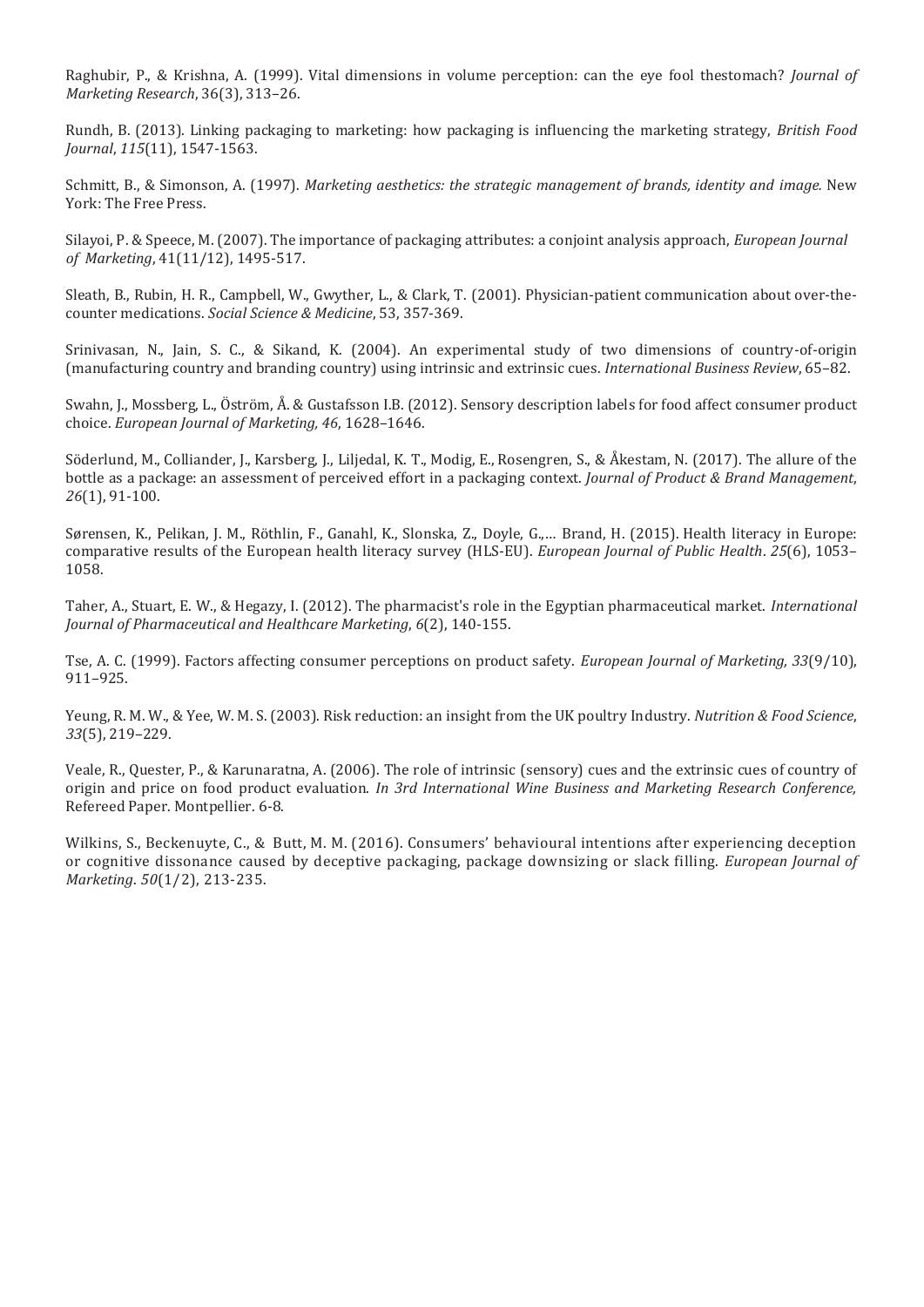Figure – Study design

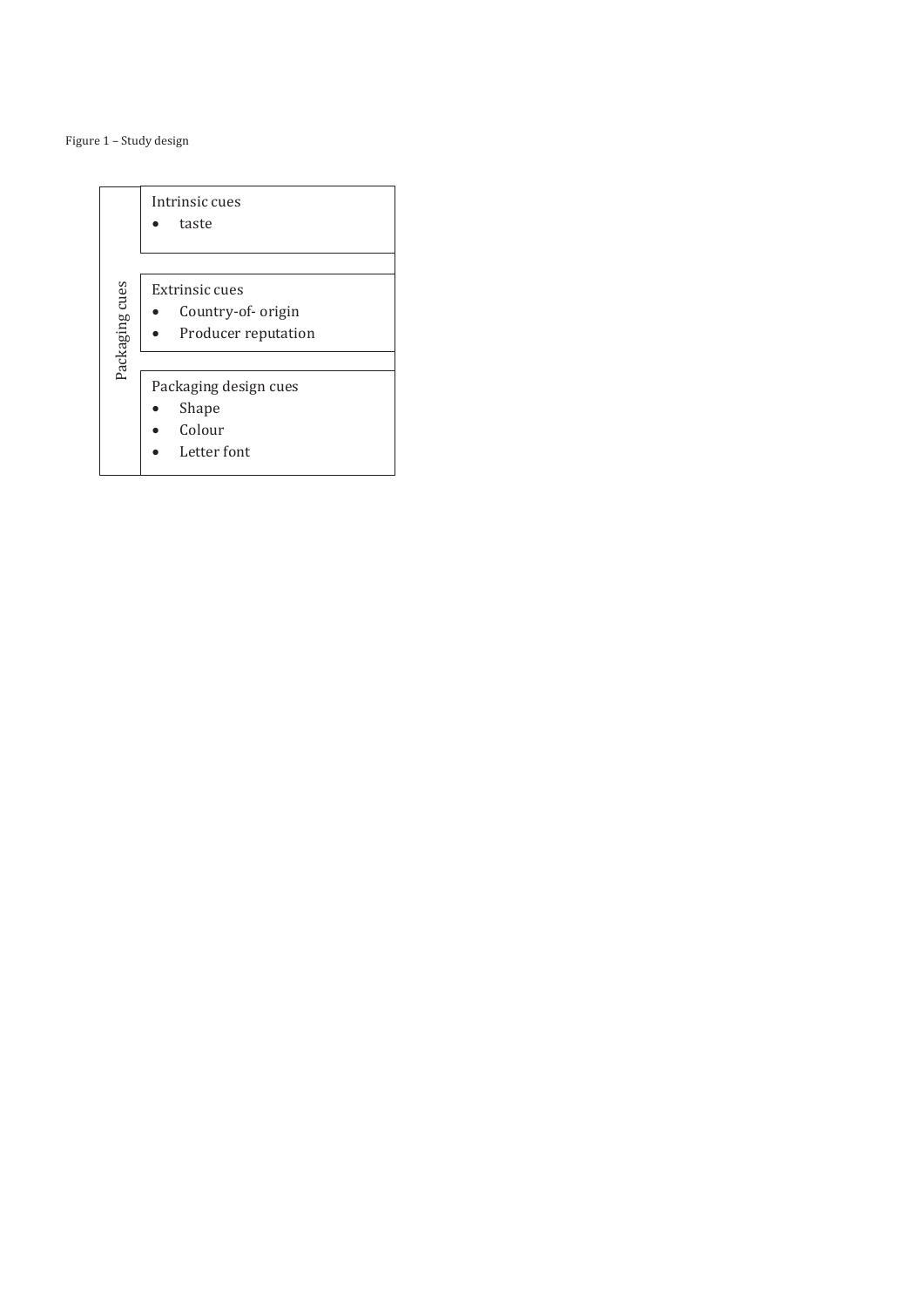

n.e. = no explanations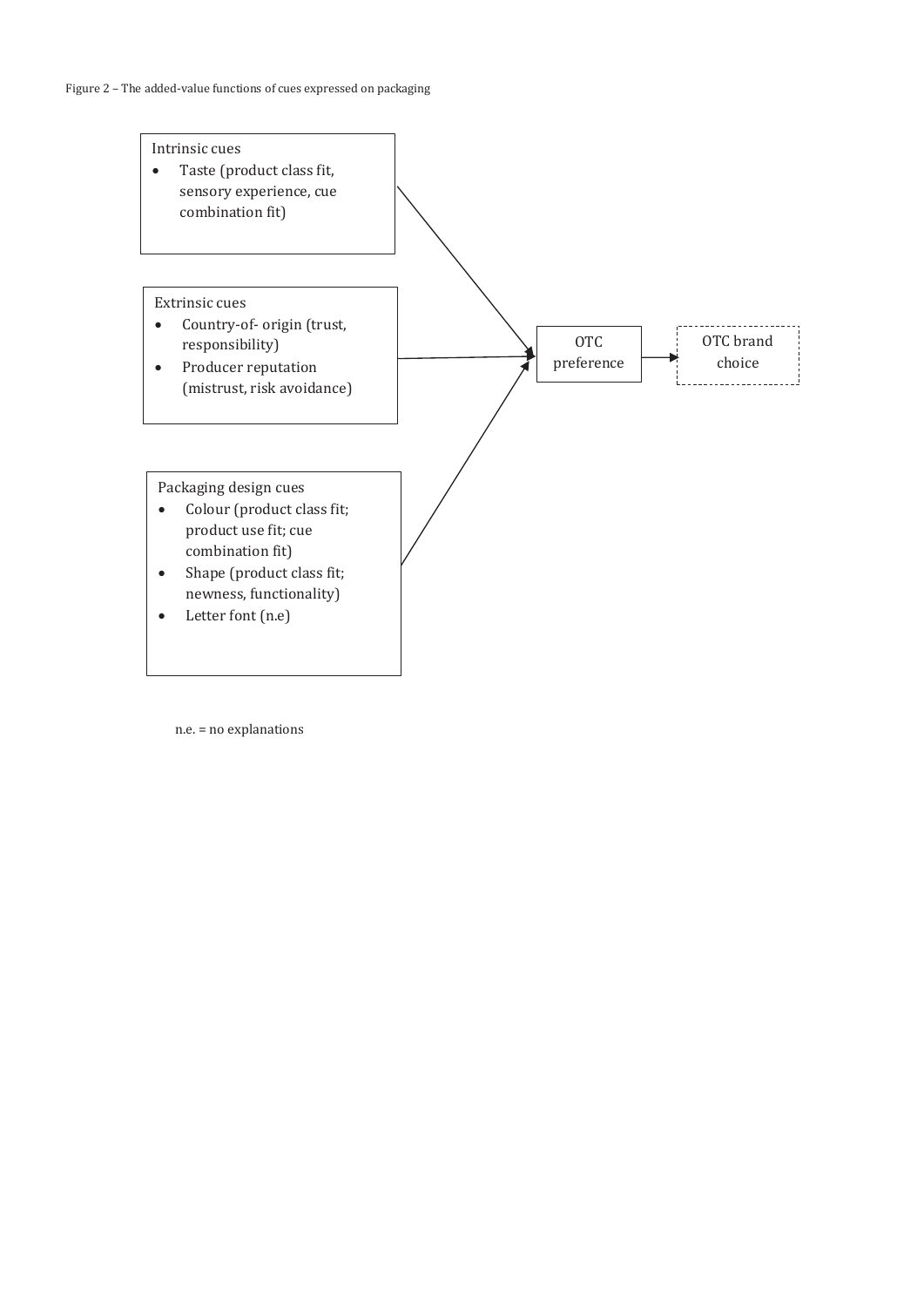Table 1 - Relative importance and utility scores of different packaging cues of painkiller and cough medicines

|                  |                          | <b>Painkiller</b> |                                       | Cough medicine |                               |
|------------------|--------------------------|-------------------|---------------------------------------|----------------|-------------------------------|
| <b>Attribute</b> | Level                    | Utility           | Relative<br>importance $\binom{0}{0}$ | Utility        | Relative<br>importance<br>(%) |
| <b>TASTE</b>     | Menthol                  |                   |                                       | 2.142          |                               |
|                  | Honey and lemon          |                   |                                       | 1.542          | 46.5                          |
|                  | Mint                     |                   |                                       | $-1.321$       |                               |
|                  | Neutral                  |                   |                                       | $-2.363$       |                               |
| COLOUR           | Blue                     | 1.271             | 30.2                                  | 0.429          | 19.2                          |
|                  | Green                    | 0.171             |                                       | 0.854          |                               |
|                  | Yellow                   | 0.2               |                                       | 0.304          |                               |
|                  | Red                      | $-1.642$          |                                       | $-1.587$       |                               |
| <b>SHAPE</b>     | Elongated                | 1.172             |                                       | 0.450          |                               |
|                  | Portrait                 | $-0.119$          | 22.3                                  | $-0.142$       | 8.9                           |
|                  | Square                   | $-1.053$          |                                       | $-0.308$       |                               |
| FONT             | 1 (conservative)         | 0.225             |                                       | 0.214          |                               |
|                  | 2 (modern)               | 0.294             | 10.3                                  | 0.17           | 7.6                           |
|                  | 3 (follower)             | $-0.519$          |                                       | $-0.3842$      |                               |
| PRODUCER         | Known domestic           | 2.575             |                                       | 1.308          |                               |
|                  | Unknown domestic         | $-1.429$          | 37.2                                  | 0.429          |                               |
|                  | Known foreign            | 1.329             |                                       | 0.342          | 17.8                          |
|                  | Unknown foreign          | $-2.475$          |                                       | $-1.221$       |                               |
|                  | Pearson<br>Kendall's tau | 0.994<br>0.883    |                                       | 0.999<br>0.950 |                               |